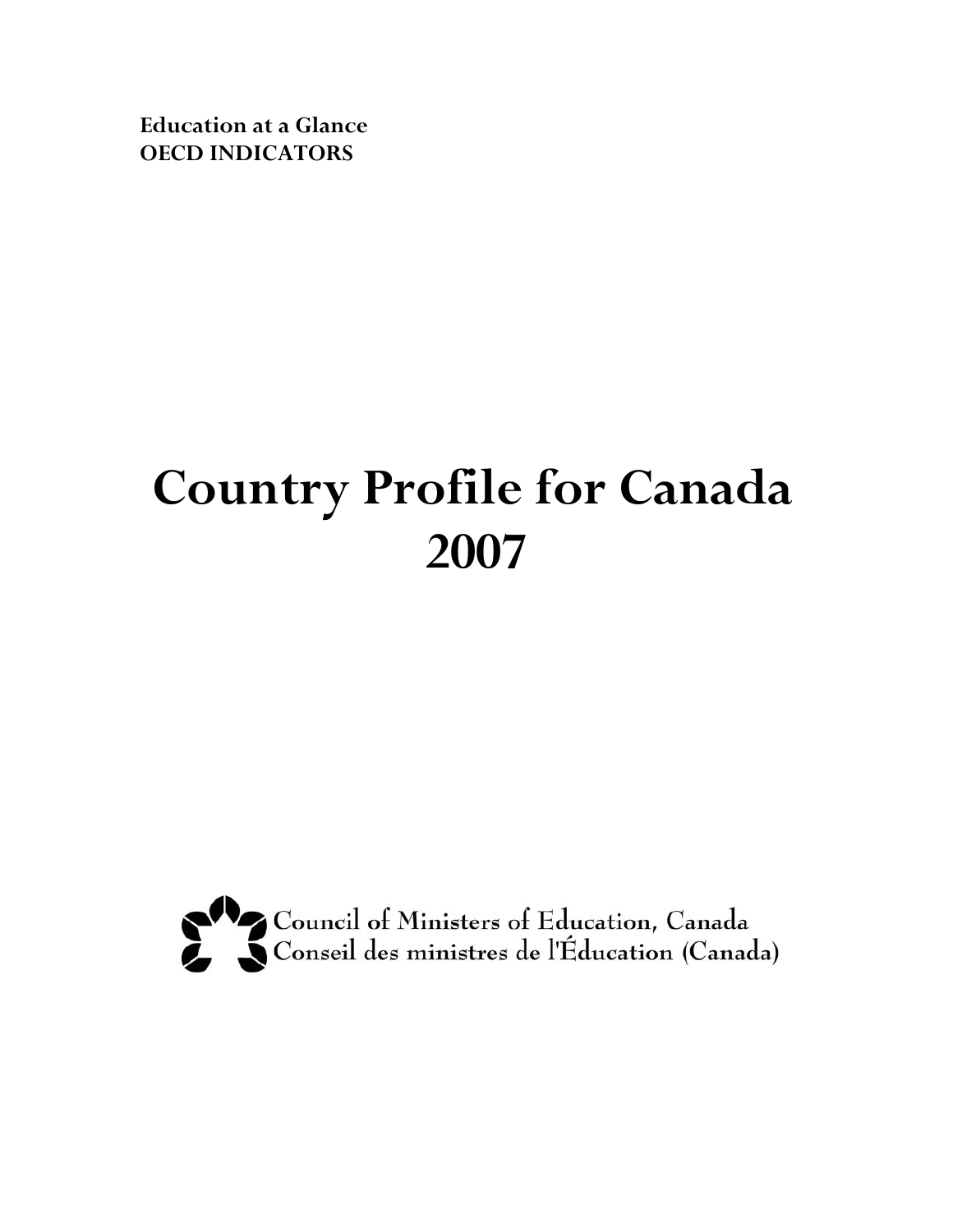# **Table of Contents**

| Chapter A: The output of educational institutions and the impact of learning 2       |  |
|--------------------------------------------------------------------------------------|--|
|                                                                                      |  |
|                                                                                      |  |
|                                                                                      |  |
|                                                                                      |  |
|                                                                                      |  |
| Indicator A6: What is the impact of immigrant background on student performance? 5   |  |
| Indicator A7: Does the socio-economic status of their parents affect students'       |  |
|                                                                                      |  |
| Indicator A8: How does participation in education affect participation in the labour |  |
|                                                                                      |  |
|                                                                                      |  |
|                                                                                      |  |
| Indicator B2: What proportion of national wealth is spent on education?  9           |  |
|                                                                                      |  |
|                                                                                      |  |
| Indicator B5: How much do tertiary students pay and what public subsidies do they    |  |
| Indicator B6: On what resources and services is education funding spent? 10          |  |
|                                                                                      |  |
| Chapter C: Access to education, participation and progression  12                    |  |
|                                                                                      |  |
|                                                                                      |  |
|                                                                                      |  |
| Indicator C4: How successful are students in moving from education to work?  13      |  |
| Indicator C5: Do adults participate in training and education at work? 14            |  |
|                                                                                      |  |
|                                                                                      |  |
| Indicator D2: What is the student-teacher ratio and how big are classes? 15          |  |
|                                                                                      |  |
|                                                                                      |  |
| Indicator D5: How do education systems monitor school performance? 16                |  |
|                                                                                      |  |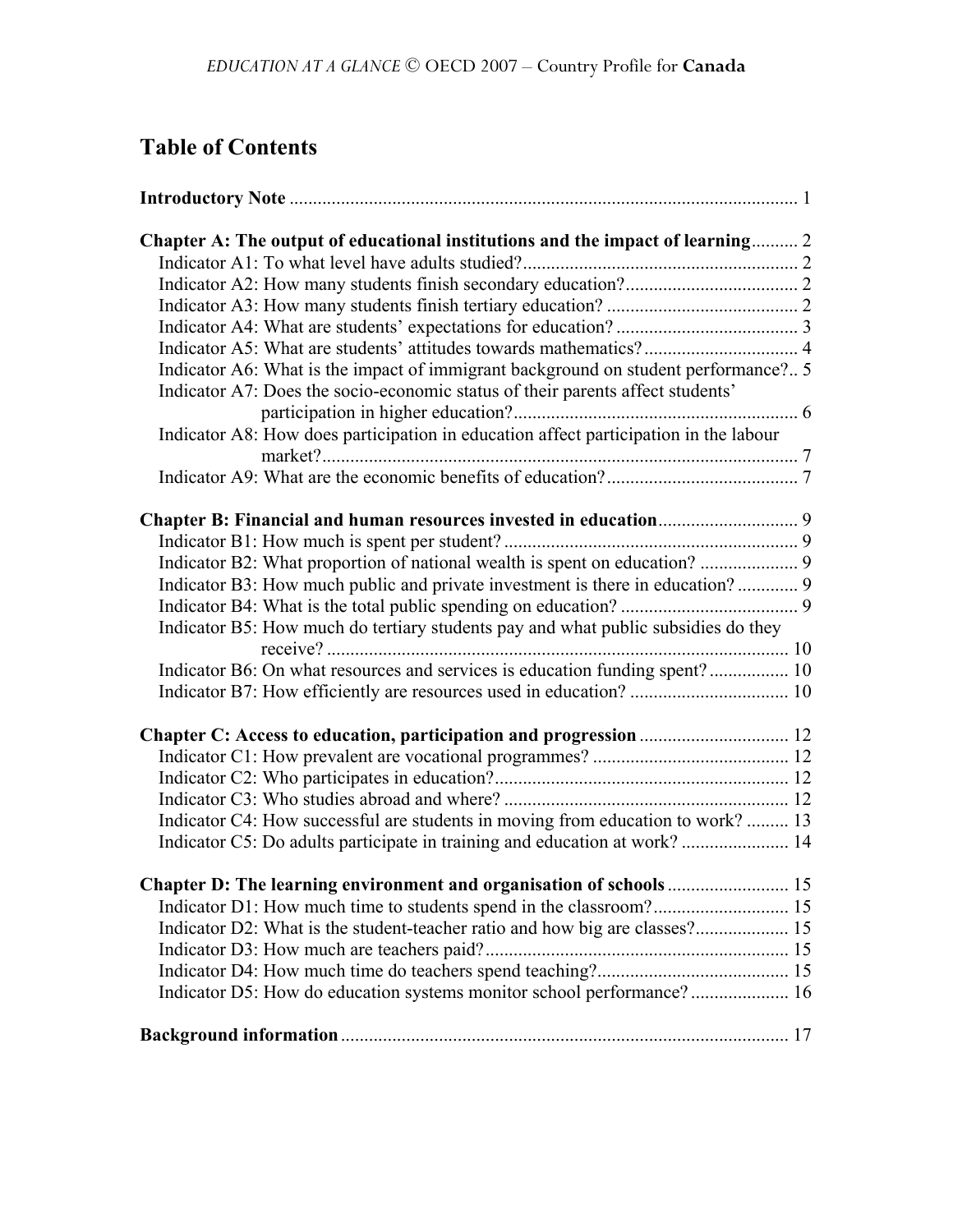# **Introductory Note**

This document, *Country Profile for Canada*, is intended to provide an overview of the data reported for **Canada** in *Education at a Glance 2007, OECD Indicators* (EAG 2007). Readers are invited to explore the full document in more depth, if they wish.

The text in italic type in this country profile is extracted directly from EAG 2007 and has page (p.) references to the longer document. Please note that the EAG 2007 text has not been edited for this country profile. The comments in regular type relate to **Canada** but are derived from the tables and charts in EAG 2007.

The section entitled Background Information at the end of this document is drawn directly from the "Introduction" in EAG 2007 and is included here for the reader's convenience.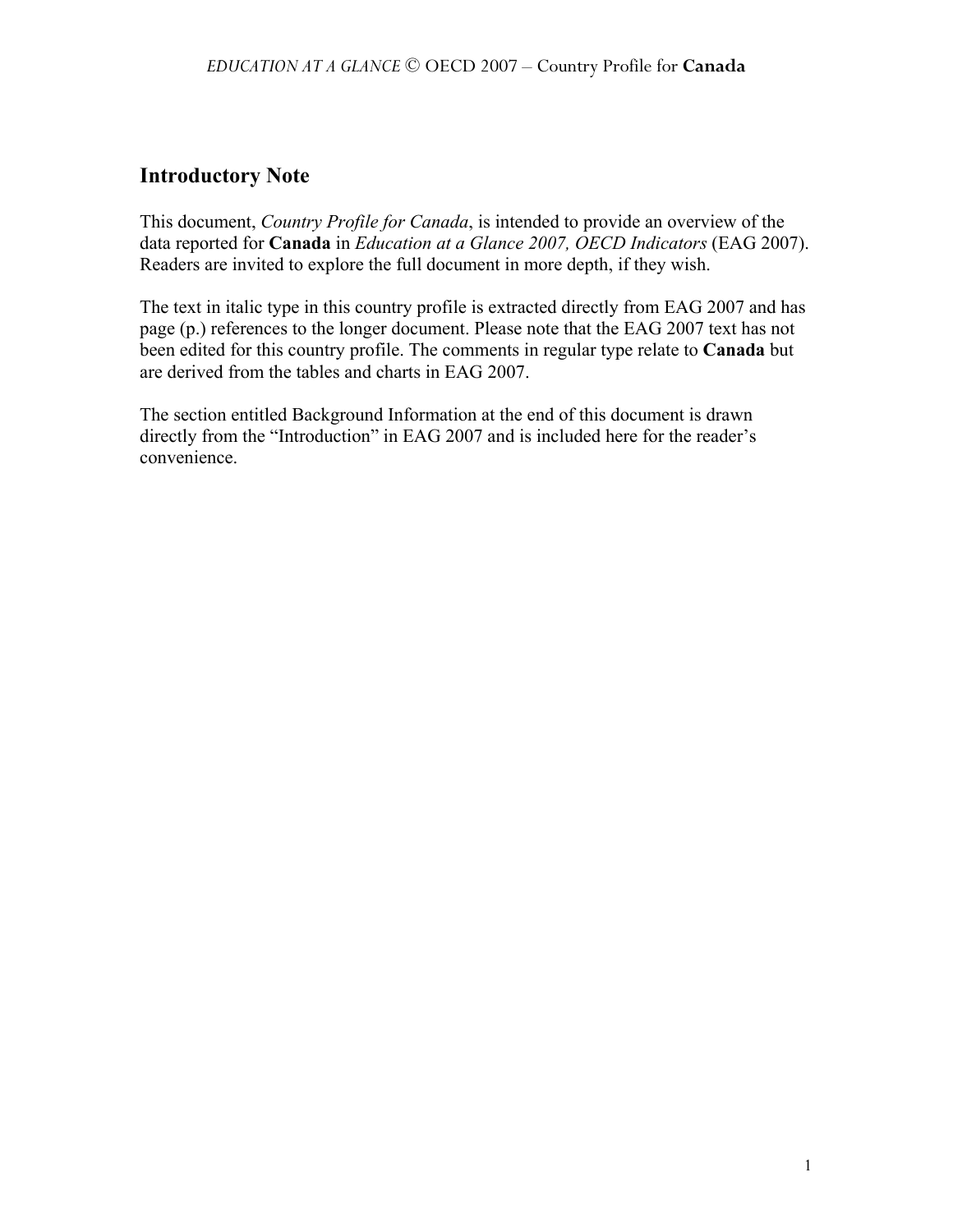# **Chapter A: The output of educational institutions and the impact of learning**

#### **Indicator A1: To what level have adults studied?**

*This indicator profiles the educational attainment of the adult population, as captured through formal educational qualifications. As such it provides a proxy for the knowledge and skills available to national economies and societies. Data on attainment by fields of education and by age groups are also used in this indicator both to examine the distribution of skills in the population and to have a rough measure of what skills have recently entered the labour market and of what skills will be leaving the labour market in the coming years. It also looks at the effects of tertiary education expansion and asks whether this leads to the overqualified crowding out the lesser qualified.* (p. 24)

Educational attainment refers to the highest level of schooling an individual has completed and serves as a proxy for measuring human capital — the skills available in the population and labour force. Almost half of the Canadian population aged 25 to 64 has completed either college or university. (Table A1.3a). Five countries, Denmark, Iceland, the Netherlands, Norway, and the United States, have a greater proportion of their population with universitylevel educational qualifications than **Canada**. **Canada** has the highest proportion with college-level qualifications.

Note that the data source (Labour Force Survey) for the Canadian data does not allow for a clear delineation between "postsecondary non-tertiary education" and "tertiary-type B education." As a result, the figure reported for college (tertiarytype B) is inflated.

#### **Indicator A2: How many students finish secondary education?**

*This indicator shows the current upper secondary graduate output of education systems, i.e. the percentage of the typical population of upper secondary school age that follows and successfully completes upper secondary programmes*. (p. 42)

No data for **Canada** are included in this indicator.

#### **Indicator A3: How many students finish tertiary education?**

*This indicator first shows the current tertiary graduate output of educational systems, i.e. the percentage of the population in the typical age cohort for tertiary education that follows and successfully completes tertiary programmes, as well as the distribution of tertiary graduates across fields of education. The indicator then examines the number of science graduates in relation to employed persons. It also considers whether gender differences concerning motivation in mathematics at the age of 15 may affect tertiary graduation rates. Finally, the indicator shows survival rates at the tertiary level, i.e. the*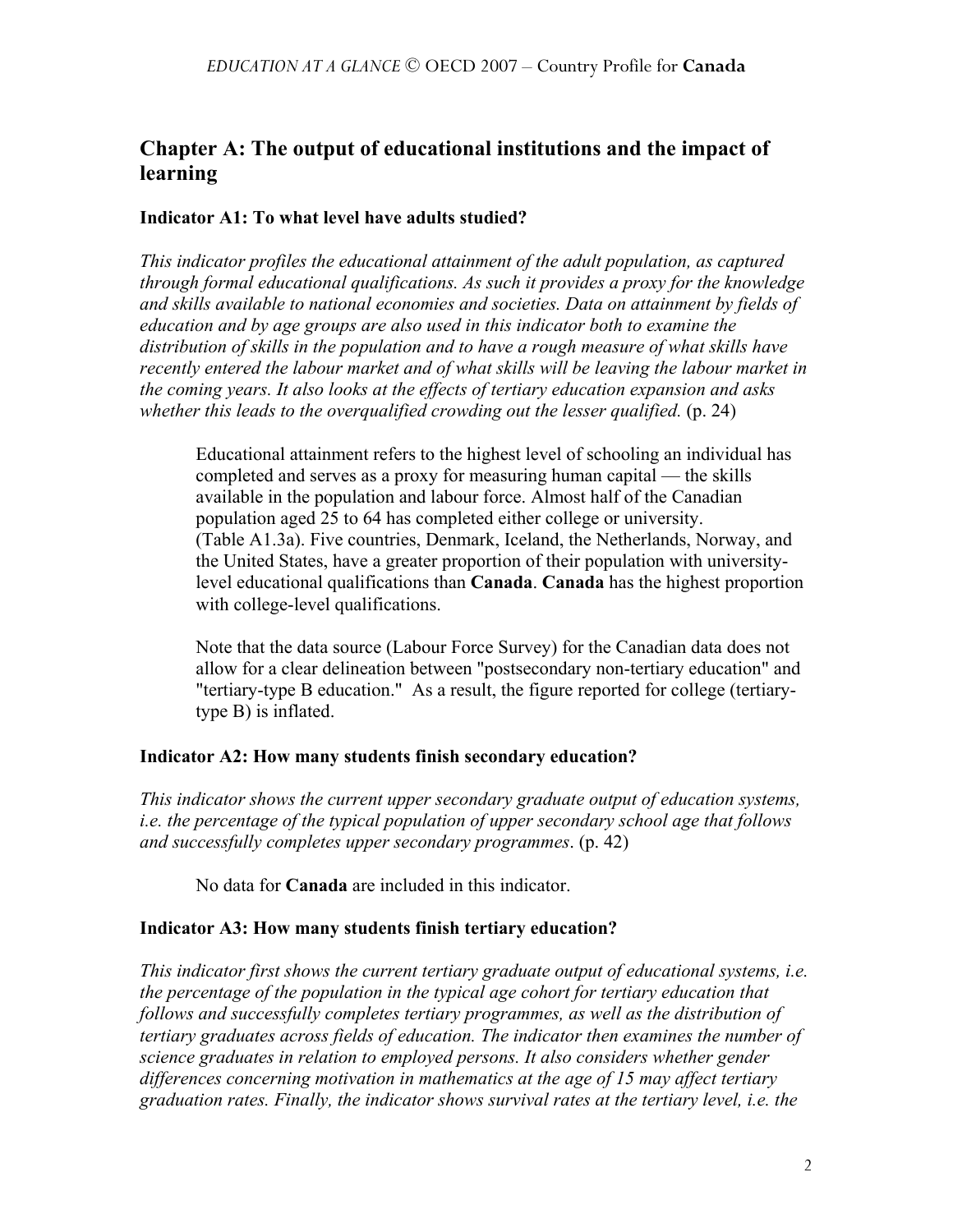*proportion of new entrants into the specified level of education who successfully complete a first qualification.* 

*Tertiary education covers a wide range of programmes, but overall serves as an indicator of the rate at which countries produce advanced knowledge. A traditional university degree is associated with completion of "type A" tertiary courses; "type B" generally refers to shorter and often vocationally oriented courses. The indicator also sheds light on the internal efficiency of tertiary educational systems.* (p. 54)

Data for **Canada** are included (for 2004) for the percentage of tertiary graduates (university only), by field of education; for science graduates by gender; and for the relationship between motivation in mathematics at 15 years old (PISA 2003) and tertiary-type A graduation rates, by gender.

The largest percentage (40.1%) of Canadian tertiary graduates are in the field of social sciences, business, law, and services. In 2004, **Canada** had 1,163 science graduates per 100,000 employed 25- to 34-year-olds. This was higher than Germany and the United States, and comparable with Japan, but below the other G7 countries.

#### **Indicator A4: What are students' expectations for education?**

*Drawing on data from the Programme for International Student Assessment (PISA) 2003 survey, this indicator presents the highest level of education that 15-year-old students report they expect to complete. The indicator first provides an overall picture of students' academic expectations in OECD countries and then examines relationships between expectations for tertiary education (ISCED 5 or 6) and variables such as individual performance levels, gender, socio-economic status and immigrant status, in order to shed light on equity issues*. (p. 74)

*[Table A4.1b] also shows that there can be large differences between the percentage of students expecting to complete ISCED 5A or 6 and an individual country's actual proportion of graduates for these levels. These differences tend to be the largest for those countries with the highest expectation rates in the first place. In these countries (e.g. Australia, Canada, Greece, Korea, and the United States), many students may expect to complete a certain level of education, but a relatively larger percentage of those who expect to may not ultimately do so. Conversely, the differences tend to be the smallest in those countries with relatively lower expectation rates at the start. In these countries (e.g. Denmark, Germany, Switzerland), students may be projecting a realistic vision of their chances for this type of education and perhaps are adjusting their expectations according to their national realities or their current place within a tracked education system (such as in Switzerland). Alternatively, the relatively lower rates of graduation from that level may be influenced by the overall low rates of aspiration to that level.* (p. 78)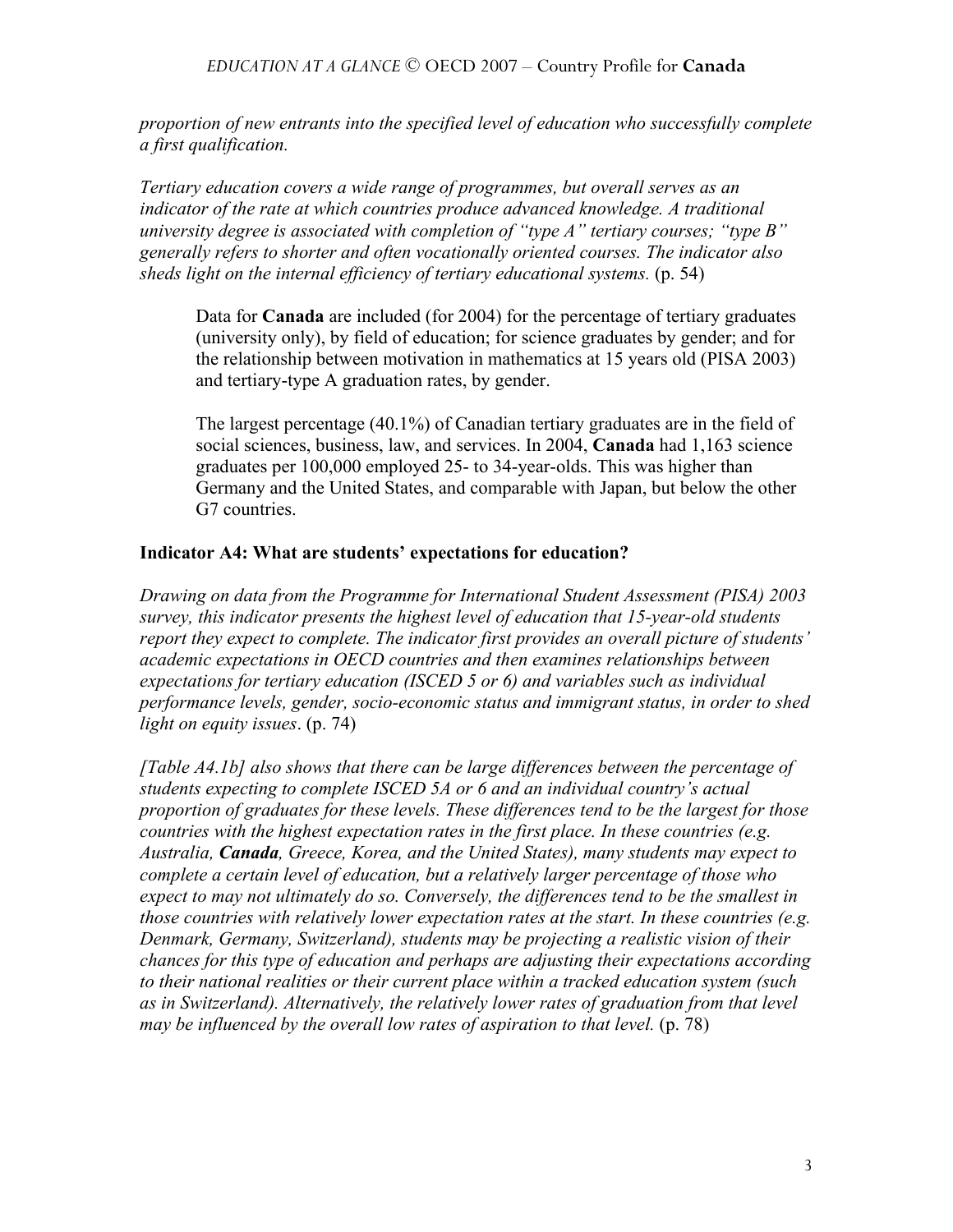*The odds that first- and second-generation students will have higher expectations relative to native-born students are especially high in Australia and Canada – where these students are at least two times more likely to have such educational expectations.* (p. 82)

#### **Indicator A5: What are students' attitudes towards mathematics?**

*This indicator examines how 15-year-old students' attitudes toward and approaches to learning and school vary across countries and across groups of countries, as well as the relationship between these characteristics and students' performance in mathematics. The indicator draws on data from the OECD Programme for International Student Assessment's (PISA) 2003 survey.* (p. 90)

*Chart A5.1 shows the results of a classification analysis, which grouped countries according to similarities among their averages on the 12 scales. Box 5.2 provides additional information on how the classification analysis was performed. The ordering of groups from top to bottom in the chart is arbitrary and implies no sense of hierarchy*. (p. 91)

*The results show that group membership is related to countries' geographical or cultural proximity. For example, two East Asian countries – Japan and Korea – form one group while three of the Nordic countries (Finland, Sweden, and Denmark) form another, and the Central European countries Hungary, Poland, the Czech Republic, and the Slovak Republic form a third group. In these cases, the grouped countries share geographic proximity as well as some commonality in the way the education systems have developed historically. The four Central European countries, for example, share characteristics based on their having developed over the past two decades from centralised socialist states. Western and Southern European countries also cluster together, as do the Benelux countries (with Norway as an anomalous addition to that group).* 

*In the case of the United States, Canada, New Zealand and Australia, which are classified closely, the proximity is not in terms of geography, but language – these countries represent most of the predominantly Anglophone OECD countries that participate in PISA. The group of Austria, Germany and Switzerland shares both geographic and linguistic similarities*. (p. 93)

*Compared to these subgroups, the remaining countries are less distinctive. Still, in Denmark, Finland and Sweden (Group D) students report the lowest levels of anxiety in mathematics and they tend to shy away from control strategies (and, to some extent, memorisation strategies) compared to students in other countries. Australia, Canada, Iceland, New Zealand and the United States, (Group F) are somewhat distinct from other subgroups in the relatively high reported levels of teacher support and students' selfconcept in mathematics. Students in the Czech Republic, Hungary, Poland and the Slovak Republic (Group G) reported the highest levels of self-efficacy in math. Finally, the subgroup of France, Greece, Ireland, Italy, Portugal and Spain (Group H) was mostly at the average across countries on the 12 scales*. (p. 95)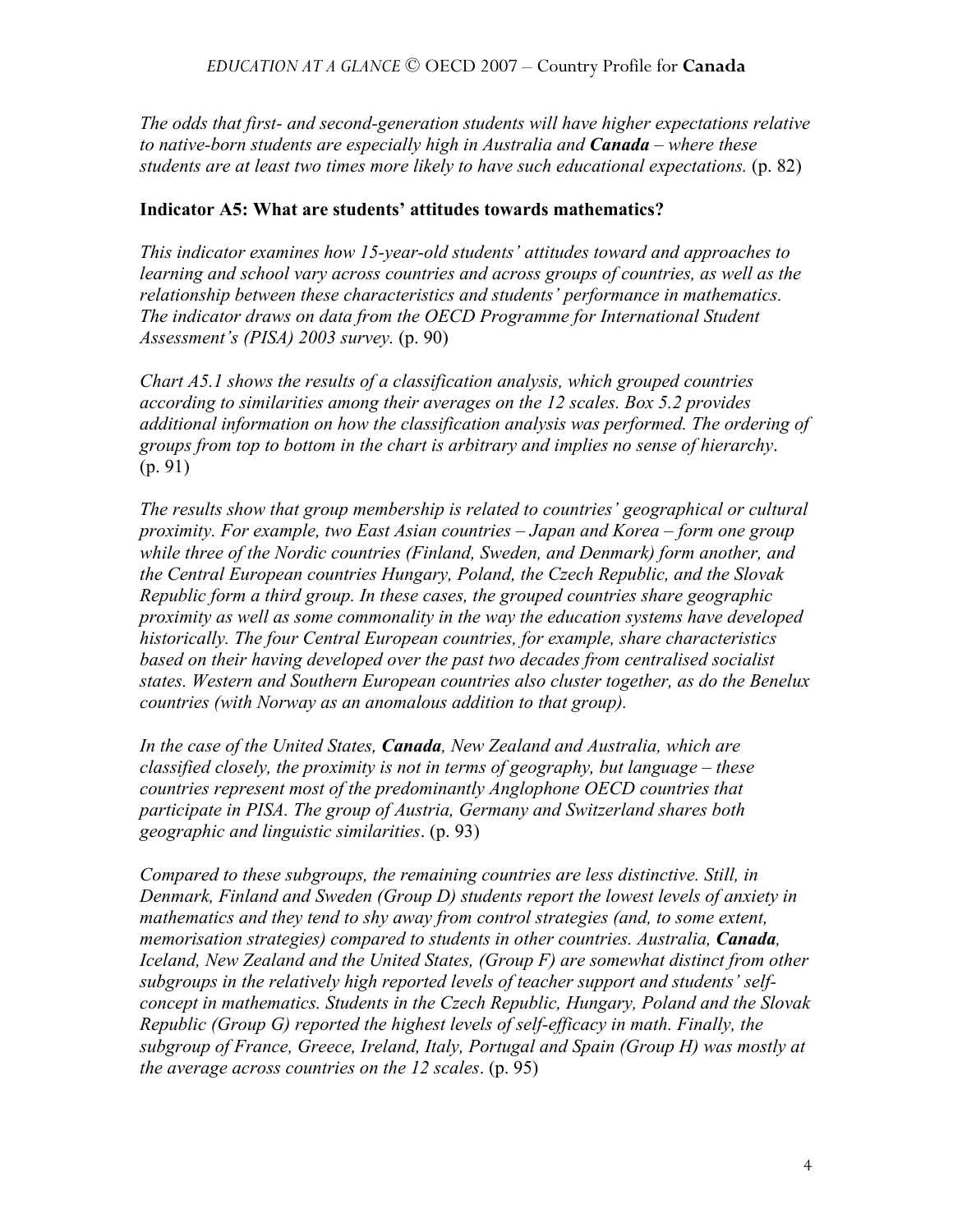#### **Indicator A6: What is the impact of immigrant background on student performance?**

*This indicator compares the performance in mathematics and reading of 15-yearold students with an immigrant background with their native counterparts, using data from the OECD Programme for International Student Assessment 2003 survey. It also looks at the motivation of these students to learn*. (p. 104)

*Among the 14 OECD countries with significant immigrant populations, first-generation students lag 48 score points behind their native counterparts on the PISA mathematics scale, equivalent to more than a school year's progress, on average. The performance disadvantage of second generation students also remains significant, at 40 score points.* 

*This suggests that schools and societies face major challenges in bringing the human potential that immigrants bring with them fully to fruition. At the same time, Chart A6.1 shows that the performance disadvantage of students with an immigrant background varies widely across countries, from insignificant amounts in Australia, Canada and New Zealand and the partner economy Macao-China to more than 90 score points in Belgium and Germany even for second-generation children. Further to this, Table A6.1 shows considerable differences in the absolute performance levels of immigrants, with secondgeneration 15-year-old immigrants in Canada outperforming their German counterparts by 111 score points, a gap that is equivalent to almost three school years. Some of these differences can be explained by socio-economic contextual factors but the residual performance gap that remains after taking such factors into account is sufficiently large to make cross-national analyses a rich source for the search of effective policies for the integration of these students. It should be noted that there is no positive association between the size of these student populations in the countries studied and the size of the performance differences between native students and those with an immigrant*  background. This finding contradicts the assumption that high levels of immigration will *generally impair integration (OECD, 2006b).* 

*Without longitudinal data, it is not possible to assess directly to what extent the observed disadvantages of students with an immigrant background are alleviated over successive generations. However, comparing the performance of students who were born in a different country with students who were themselves born in the country but have foreign*born parents shows important differences (Table A6.1a). In the OECD area as a whole, *second-generation students tend to perform better than their first-generation counterparts, as one might expect as they did not need to make transitions across systemic, cultural, and linguistic borders. However, these gains vary widely across countries. In Canada, Luxembourg, Sweden and Switzerland and the partner economy Hong Kong-China, second-generation students perform significantly better than firstgeneration students, with the performance gap reduced by 31 score points in Switzerland and 58 score points in Sweden. In other countries the performance advantage of secondgeneration students over first-generation students is much smaller and not statistically significant. Germany and New Zealand even show the opposite pattern, with second-*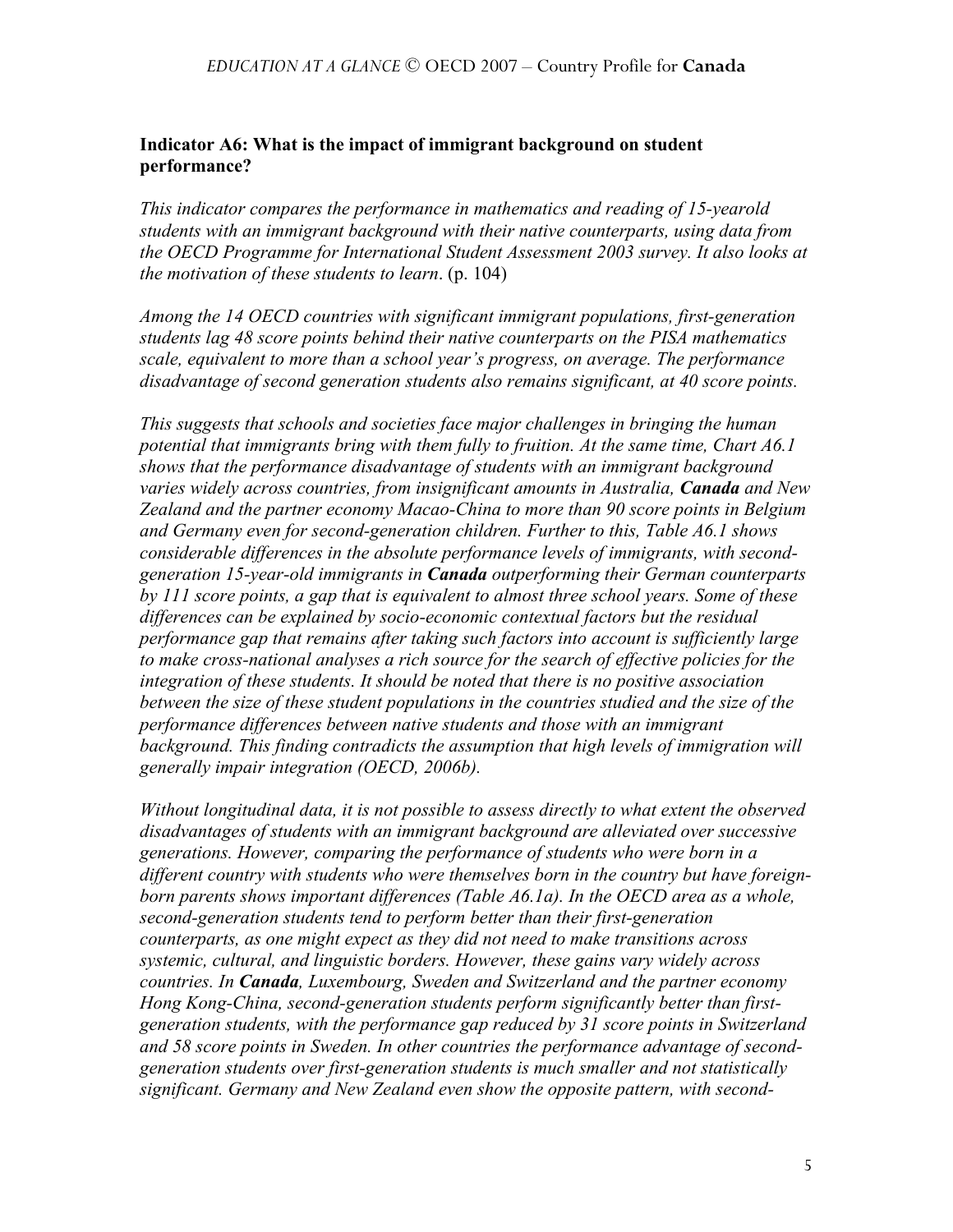*generation students born in these countries performing worse than first-generation students. Given the nature of the PISA data, these patterns may be influenced by differences in the composition of the first and second-generation student populations*. (p. 107)

*A very different picture emerges for Australia and Canada and the partner economies Hong Kong-China and Macao-China. In these countries, the percentage of students performing below Level 2 is comparatively low in all groups, with less than 16% of firstgeneration, second generation or native students failing to reach Level 2. The comparatively positive situation of students with an immigrant background in Australia and Canada may, in part, be a result of selective immigration policies resulting in immigrant populations with greater wealth and education. In Hong Kong-China and Macao-China the ethnic background and language between native students and those with an immigrant background is often similar, even if large socioeconomic differences exist. However, the bottom line is that these countries have only a relatively small proportion of students at low levels of mathematical literacy*. (p. 109)

*In most European countries, students with an immigrant background come from lower level socio-economic backgrounds and their parents often are less educated than native students' parents. This is also the case in the United States and Hong-Kong China. In contrast, the background characteristics of these students and their native counterparts are similar in Australia, Canada and New Zealand, and in the partner economies Macao-China and the Russian Federation. At the country level, there is a relationship between the relative mathematics performance of students with an immigrant background and their relative educational and socio-economic background. However, performance differences remain between these students and native ones in many countries after accounting for these background characteristics. For example, there are still significant performance differences between native and second-generation students in Austria, Belgium, Denmark, France, Germany, Luxembourg, the Netherlands, New Zealand, Norway and Switzerland. This suggests that the relative performance levels of students with an immigrant background cannot solely be attributed to the composition of immigrant populations in terms of their educational and socio-economic background. Students with an immigrant background who do not speak the language of instruction at home tend to be lower performing in mathematics in several countries. Even after accounting for parents' educational and occupational status, the performance gap associated with the language spoken at home remains significant in Belgium, Canada, Germany and the United States, as well as in the partner economies Hong Kong-China, Macao-China and the Russian Federation. Countries with a strong relationship between the language students speak at home and their performance in mathematics may want to consider strengthening language support measures in schools (OECD, 2006b).* (p. 111)

#### **Indicator A7: Does the socio-economic status of their parents affect students' participation in higher education?**

*This indicator examines the socio-economic status of students enrolled in higher education, an important gauge of access to higher education for all. International*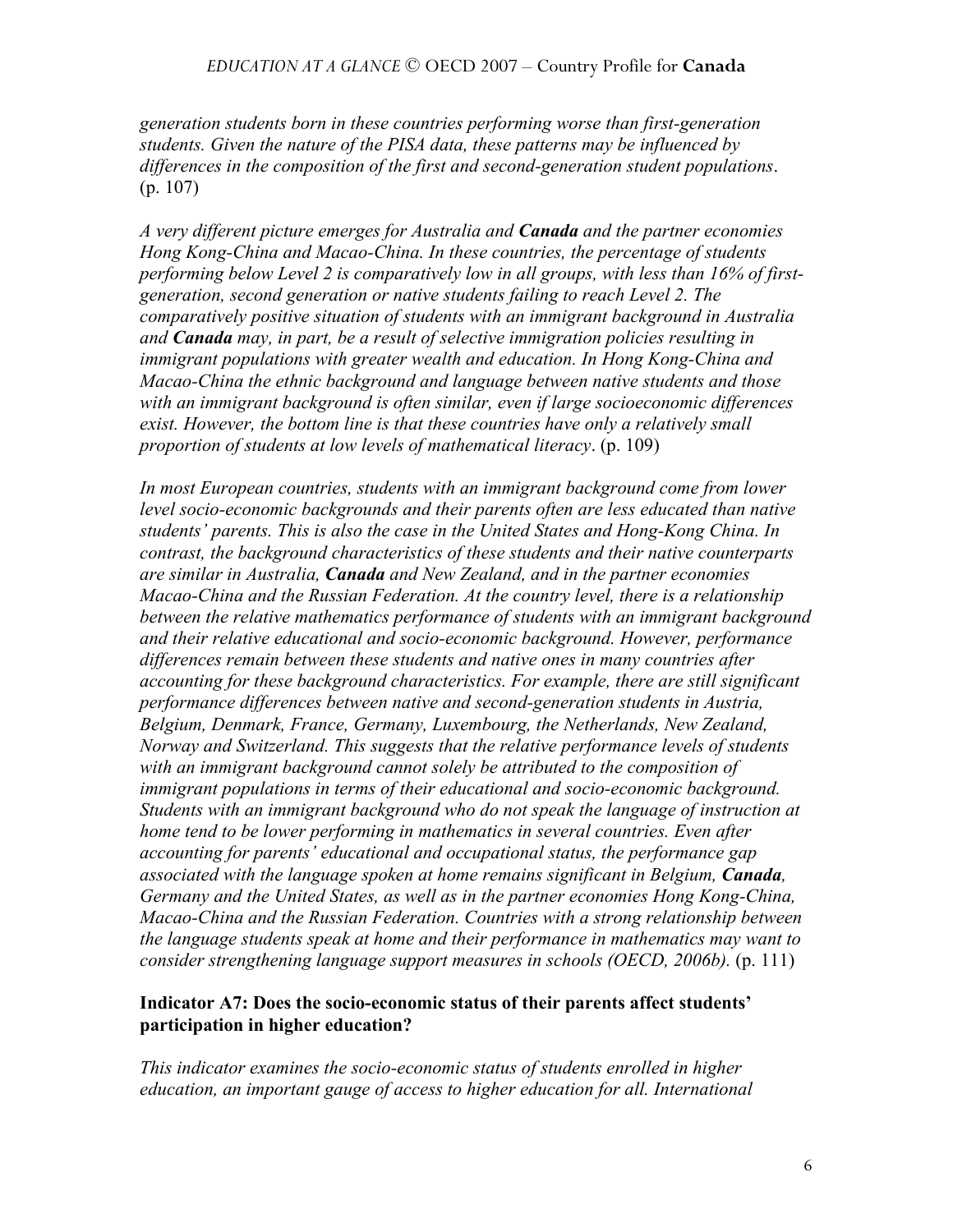#### *EDUCATION AT A GLANCE* © OECD 2007 – Country Profile for **Canada**

*comparable data on the socio-economic status of students in higher education is not widely available and this indicator is a first attempt to illustrate the analytical potential that would be offered by better data on this issue. It takes a close look at data from ten OECD countries, examining the occupational status (white collar or blue collar) of students' fathers and the fathers' educational background and also considers data from the OECD Programme for International Student Assessment (PISA) 2000 survey.* (p. 116)

**Canada** is not among the ten countries considered in this indicator.

#### **Indicator A8: How does participation in education affect participation in the labour market?**

*This indicator examines relationships between educational attainment and labour force status, for both males and females, and considers changes in these relationships over time.* (p. 124)

*Between 1995 and 2005, on average across OECD countries, the unemployment rates for those with upper secondary education decreased by almost 1.5 percentage points. Among the 15 countries that experienced this decrease, Australia, Canada, Denmark, Finland, France, Ireland, Italy, Mexico, Netherlands, New Zealand, Spain and the United Kingdom also decreased the unemployment rates for those with education below the upper secondary level and for those with tertiary education. Although the difference between the unemployment rate among individuals with upper secondary and tertiary levels of education has been stable over the past ten years, achieving an upper secondary education makes less of a difference in the labour market than the achievement of tertiary education since the tertiary-level unemployment rate is almost – except Italy and Mexico – always lower than the upper secondary level rate (Table A8.4a)*. (p. 130)

#### **Indicator A9: What are the economic benefits of education?**

*This indicator examines the relative earnings of workers with different levels of educational attainment of 25 OECD countries and the partner economy Israel. This indicator also presents data that describe the distribution of pre-tax earnings (see Annex 3 for notes) within five ISCED levels of educational attainment to help show how returns to education vary within countries among individuals with comparable levels of educational attainment. The financial returns to educational attainment are calculated for investments undertaken as a part of initial education, as well as for the case of a hypothetical 40-year-old who decides to return to education in mid-career. For the first time, this indicator presents new estimates of the rate of return for an individual investing in upper secondary education instead of working for the minimum wage with a lower secondary level of education*. (p. 140)

*For 25-to-64-year-olds, financial rewards from tertiary education benefit females more than males in Australia, Austria, Canada, Ireland, Korea, the Netherlands, Norway, Spain, Switzerland, Turkey and the United Kingdom. The reverse is true in the remaining countries, with the exception of Belgium and Germany, where – relative to upper*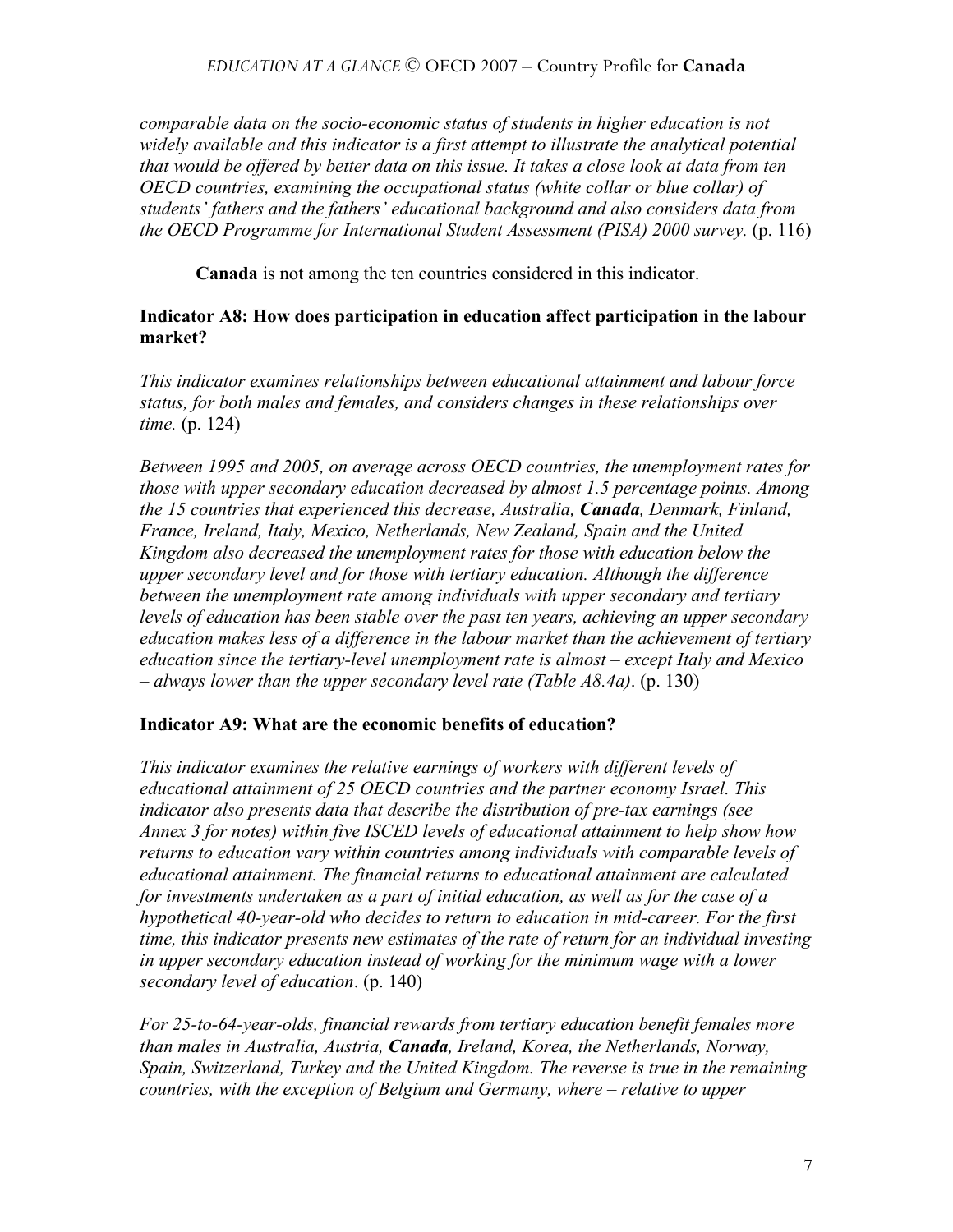*secondary education – the earnings of males and females are equally enhanced by tertiary education (Table A9.1a)*. (p. 144)

*The data show that in most countries the share of individuals in the lowest earnings categories falls as the level of educational attainment rises. This result is another way of viewing the well established positive relationship between earnings and educational attainment. However, it is notable that even at higher levels of education there are individuals in the lower earnings categories, indicating that they have experienced a relatively low rate of return to education.* 

*Still, countries differ significantly in the dispersion of earnings. For instance, Table A9.4a shows that in most countries the largest proportion of the population has earnings above one-half of the median but less than 1.5 times the median. Yet this percentage ranges from less than 45% in Canada to more than 80% in Belgium. Across all levels of education, countries such as Belgium, the Czech Republic, Luxembourg and Portugal have no or relatively few individuals with earnings either at or below one-half the median. Conversely, while across all countries almost 22%, on average, of individuals between the ages of 25 and 64 have earnings above 1.5 times the median, this population share is as low as 14.1% in Belgium.* (pp. 145-146)

Note Box A9.1. Variations in earnings by disciplines – the example of **Canada** (see page 149)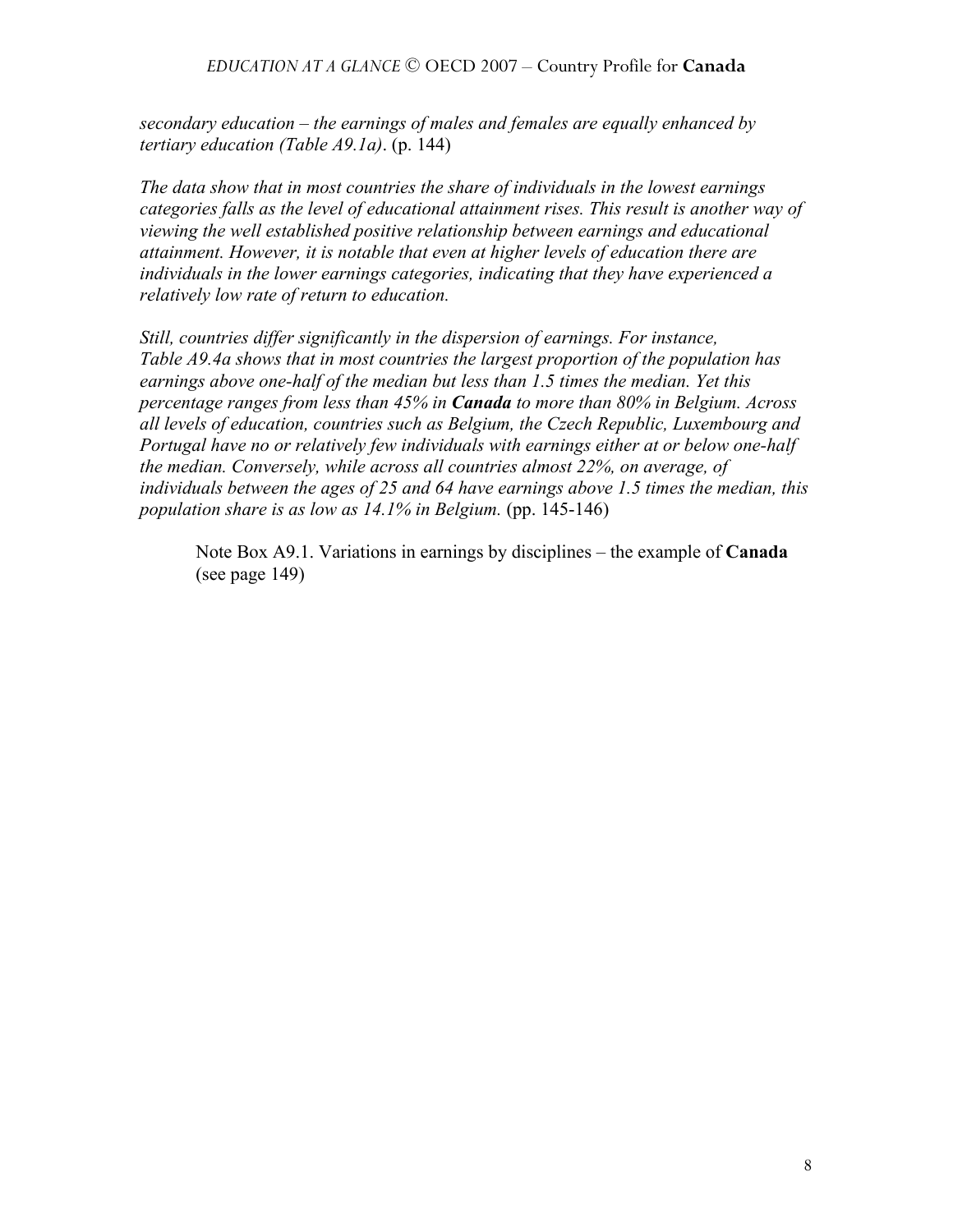# **Chapter B: Financial and human resources invested in education**

#### **Indicator B1: How much is spent per student?**

*This indicator provides an assessment of the investment made in each student. Expenditure per student is largely influenced by teacher salaries (see Indicators B6 and*  D3), pension systems, instructional and teaching hours (see Indicators D1 and D4), *teaching materials and facilities, the programme orientation provided to pupils/students (see Indicator C2) and the number of students enrolled in the education system (see Indicator C1). Policies put in place to attract new teachers or to reduce average class size or staffing patterns (see Indicator D2) have also contributed to changes over the time in expenditure per student*. (p. 170)

No expenditure data for **Canada** are included in this indicator.

#### **Indicator B2: What proportion of national wealth is spent on education?**

*Education expenditure as a percentage of GDP shows how a country prioritises education in relation to its overall allocation of resources. Tuition fees and investment in education from private entities other than households (see Indicator B5) have a strong impact on differences in the overall amount of financial resources that OECD countries devote to their education systems, especially at the tertiary level*. (p. 194)

Data for **Canada** are included for expenditure on educational institutions as a percentage of GDP, by levels of education for 1995 and 2000 but not 2004, and for change in expenditure on educational institutions from 1995 to 2002.

#### **Indicator B3: How much public and private investment is there in education?**

*This indicator examines the proportion of public and private funding allocated to educational institutions for each level of education. It also provides the breakdown of private funding between household expenditure and expenditure from private entities other than households. This indicator sheds some light on the widely debated issue of how the financing of educational institutions should be shared between public entities and private ones, particularly those at the tertiary level*. (p. 210)

Data for **Canada** are included for 1995 to 2002, but not for 2003 or 2004.

#### **Indicator B4: What is the total public spending on education?**

*Public expenditure on education as a percentage of total public expenditure indicates the value placed on education relative to that of other public investments such as health care, social security, defence and security. It provides an important context for the other indicators on expenditure, particularly for Indicator B3 (the public and private shares of*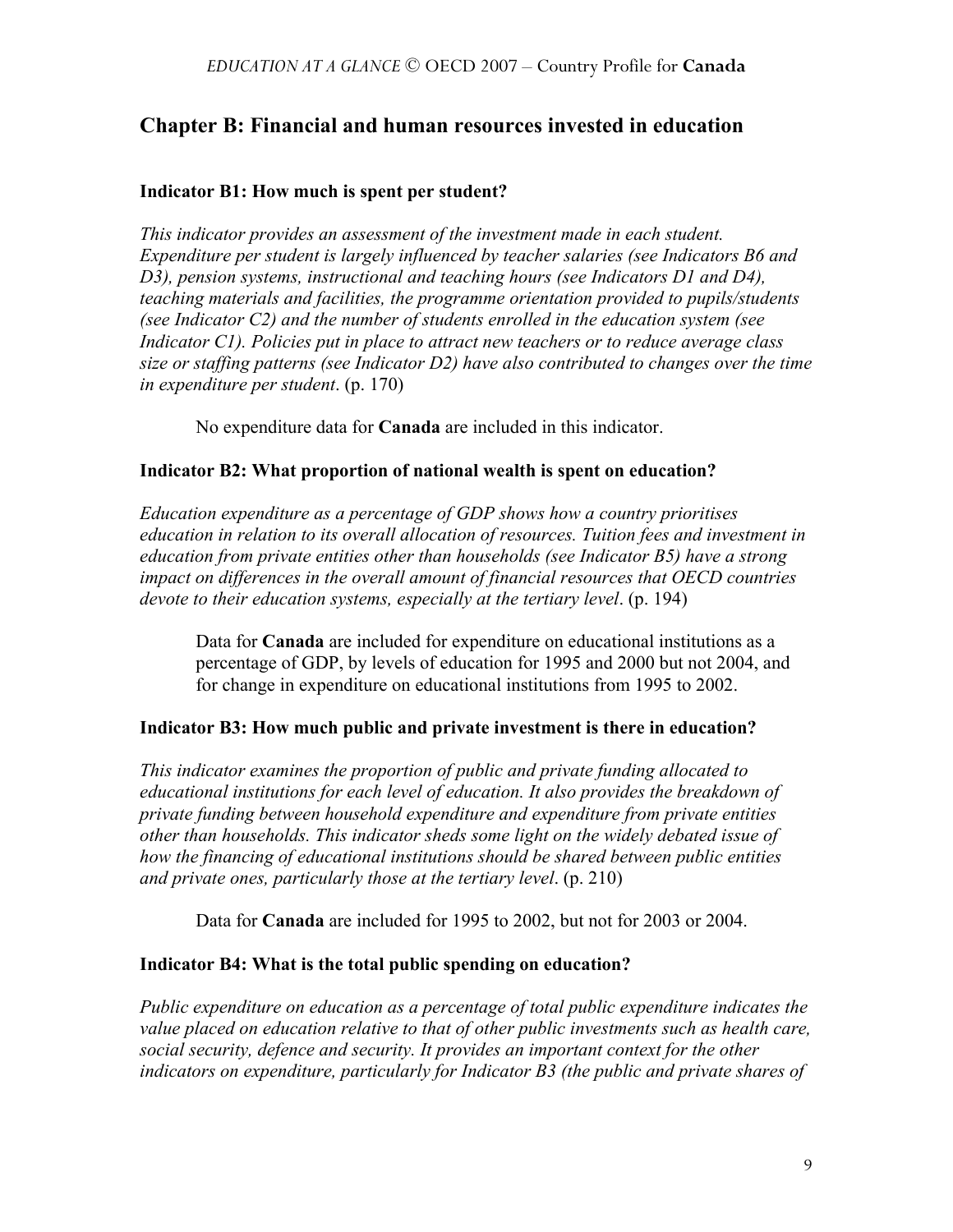#### *EDUCATION AT A GLANCE* © OECD 2007 – Country Profile for **Canada**

*educational expenditure), as well as quantification of an important policy lever in its own right*. (p. 224)

Data for **Canada** are included for 1995.

#### **Indicator B5: How much do tertiary students pay, and what public subsidies do they receive?**

*This indicator examines the relationships between annual tuition fees charged by institutions, direct and indirect public spending on educational institutions, and public subsidies to households for student living costs. It considers whether financial subsidies for households are provided in the form of grants or loans and poses related questions central to this discussion: Are scholarships/grants and loans more appropriate in countries with higher tuitions fees charged by institutions? Are loans an effective means to help increase the efficiency of financial resources invested in education and shift some of the cost of education to the beneficiaries of educational investment? Or are student loans less appropriate than grants in encouraging low income students to pursue their education? While these questions cannot be fully answered here, this indicator presents information about the policies for tuition fees and subsidies in different OECD countries*. (p. 232)

Data for **Canada** are provided on types of subsidies, but not on amounts of public subsidies.

#### **Indicator B6: On what resources and services is education funding spent?**

*This indicator compares OECD countries with respect to the division of spending between current and capital expenditure, and the distribution of current expenditure by resource category. It is largely influenced by teacher salaries (see Indicator D3), pension systems, teacher age distribution, size of the non-teaching staff employed in education (see Indicator D2 in Education at a Glance 2005) and the degree to which expansion in enrolments requires the construction of new buildings. It also compares how OECD countries' spending is distributed by different functions of educational institutions.*  (p. 252)

No data for **Canada** are included in this indicator.

#### **Indicator B7: How efficiently are resources used in education?**

*This indicator examines the relationship between resources invested and outcomes achieved in primary and lower secondary education across OECD countries and thus raises questions about the efficiency of their education systems.* (p. 262)

*Countries that perform significantly higher than would be expected from their spending per student alone include Australia, Belgium, Canada, the Czech Republic, Finland, Japan, Korea and the Netherlands. Countries that perform significantly below the level of*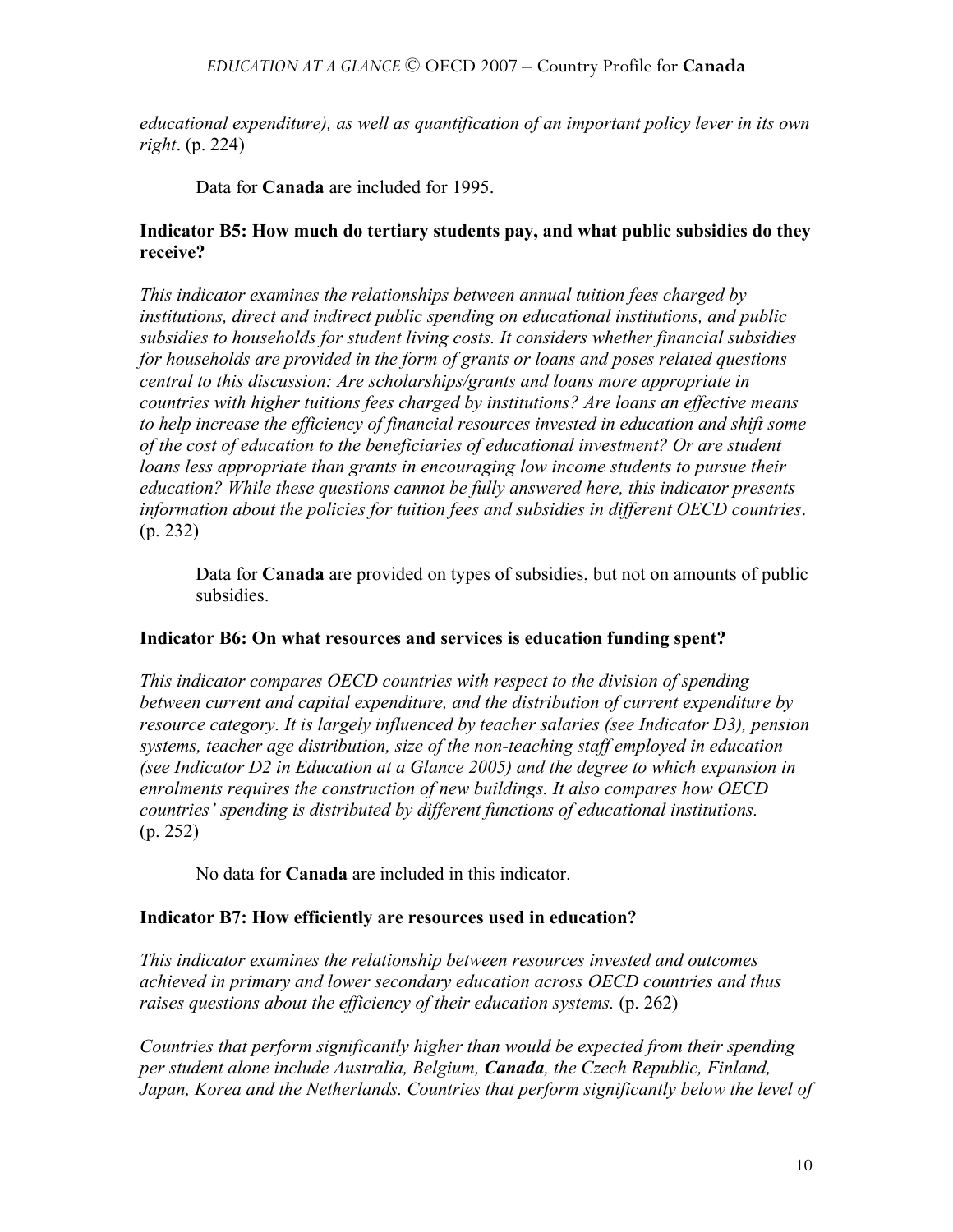### *EDUCATION AT A GLANCE* © OECD 2007 – Country Profile for **Canada**

*performance predicted from spending per student include Greece, Italy, Mexico, Norway, Portugal, Spain and the United States.* (p. 265)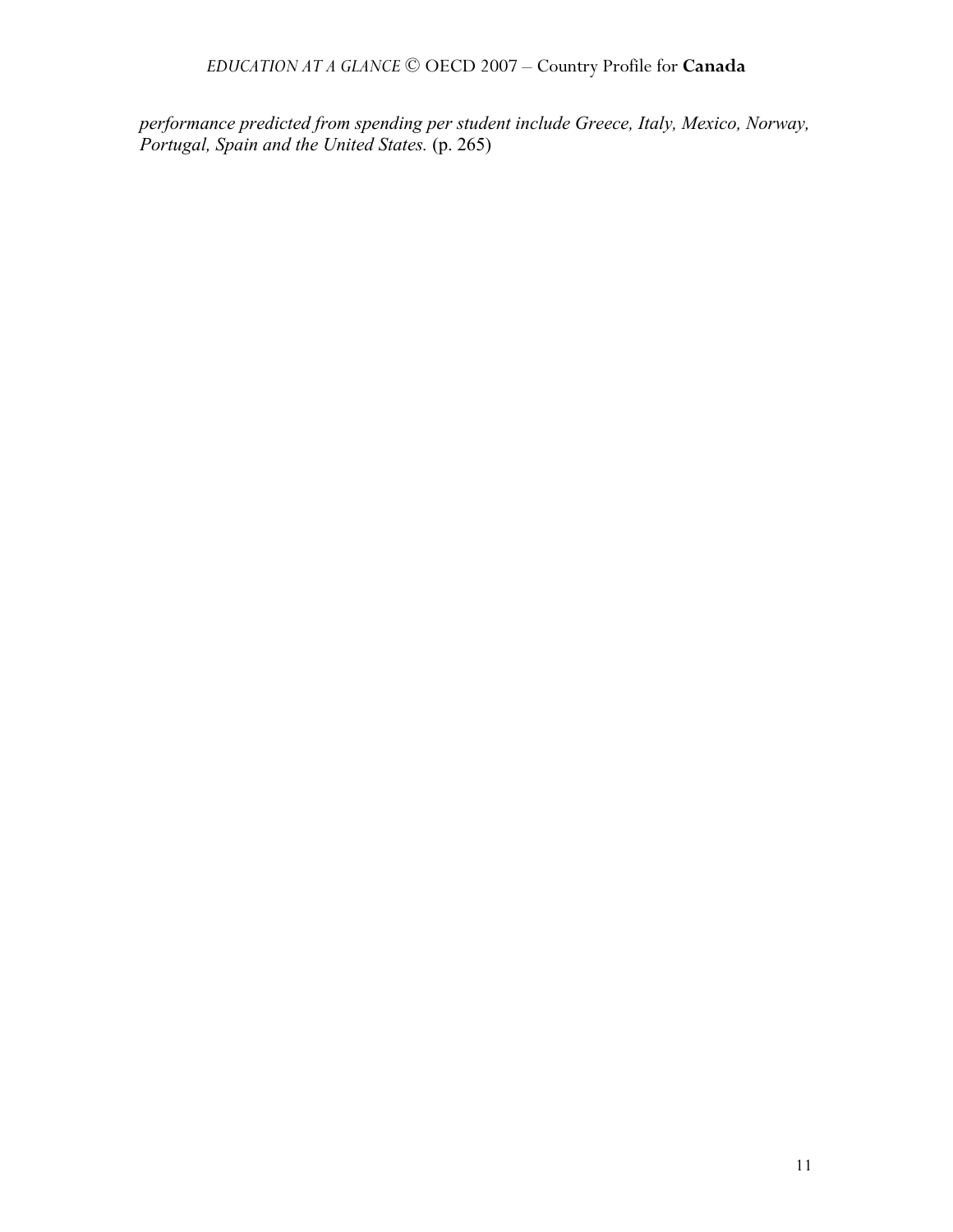# **Chapter C: Access to education, participation and progression**

#### **Indicator C1: How prevalent are vocational programmes?**

*This indicator shows the participation of students in vocational education and training (VET) at the upper secondary level of education and compares the levels of education expenditure per student for general programmes and VET. This indicator also compares the educational outcomes of 15-year-old students enrolled in general education and in vocational education.* (p. 270)

No data for **Canada** are included in this indicator.

#### **Indicator C2: Who participates in education?**

*This indicator examines access to education and its evolution by using information on enrolment rates and trends in enrolments from 1995 to 2005. It also shows patterns of participation at the secondary level of education and the percentage of the youth cohort that will enter different types of tertiary education during their lives. Entry and participation rates reflect both the accessibility of tertiary education and the perceived value of attending tertiary programmes. For information on vocational education and training in secondary education, see Indicator C1*. (p. 280)

Data for **Canada** are included for trends in enrolment rates (1995-2005), up to 2004; and students in tertiary education by type of institution or mode of study (2005), for mode of study for tertiary-type A.

Enrolment rates in **Canada** show little change over the reporting period. In 2004, 79 per cent of 15- to 19-year-olds were enrolled in either full-time or part-time education, as were 25% of 20- to 29-year-olds. Three-quarters of university students were studying full time in 2004.

#### **Indicator C3: Who studies abroad and where?**

*This indicator is providing a picture of student mobility and the extent of the internationalisation of tertiary education in OECD countries and partner economies. It shows global trends and highlights the major destinations of international students and trends in market shares of the international student pool. Some of the factors underlying students' choice of a country of study are also examined. In addition, the indicator looks at the extent of student mobility in different destinations and presents the profile of the international student intake in terms of their distribution by countries and regions of origin, types of programmes, and fields of education. The distribution of students enrolled outside of their country of citizenship by destination is also examined. Finally, the contribution of international students to the graduate output is examined alongside*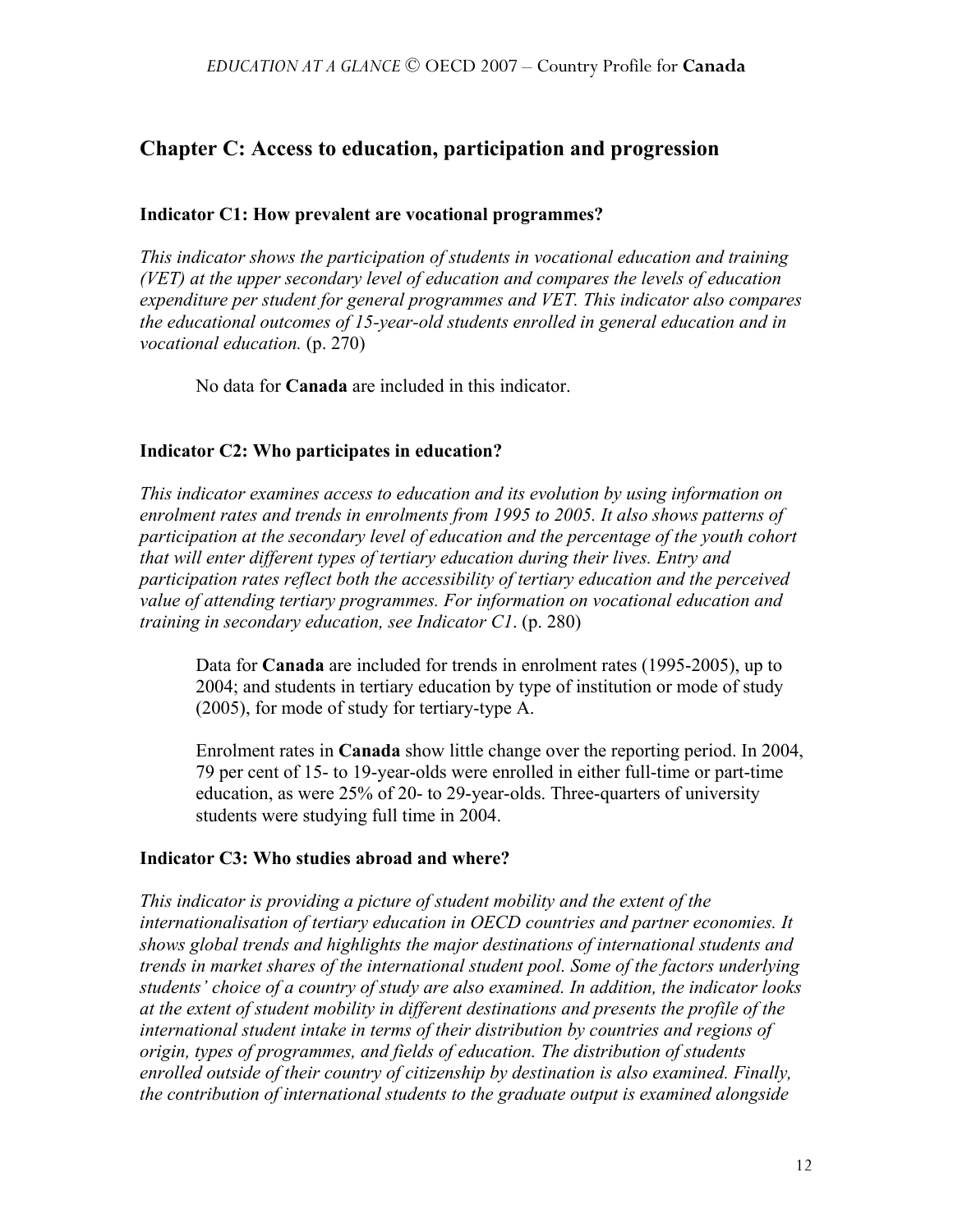*immigration implications for their host countries. The proportion of international students in tertiary enrolments provides a good indication of the magnitude of student mobility in different countries*. (p. 293)

*In 2005, more than five out of ten foreign students went to a relatively small number of destinations. Indeed, only four countries host the majority of foreign students enrolled outside of their country of citizenship: the United States receives the most foreign students (in absolute terms) with 22% of the total of all foreign students worldwide, followed by the United Kingdom (12%), Germany (10%) and France (9%). Altogether, these four major destinations account for 52% of all tertiary students pursuing their studies abroad (Chart C3.2).* 

*Besides these four major destinations, in 2005 significant numbers of foreign students were enrolled in Australia (6%), Japan (5%), Canada (3%), New Zealand (3%) and the partner economy the Russian Federation (3%)*. (p. 304)

*The dominance of English-speaking destinations such as Australia, Canada, the United Kingdom and the United States (in absolute numbers) may be largely attributable to the fact that students intending to study abroad are most likely to have learnt English in their home country, and/or wish to improve their English language skills through immersion and study abroad. The rapid increase in foreign enrolments in Australia (index change of 167), Ireland (174) and, most importantly, New Zealand (845) between 2000 and 2005 can to some extent be attributed to similar linguistic considerations (Table C3.1)*.(p. 306)

*Language considerations, geographic proximity and similarity of education systems are important determinants of the choice of destination. Geographic considerations and differences in entry requirements are likely explanations of the concentration of students from Austria in Germany, from Belgium in France and the Netherlands, from France in Belgium, from Canada in the United States, from New Zealand in Australia, from China in Japan etc. Language issues as well as academic traditions also shed light on the propensity for Anglophone students to concentrate in other countries of the Commonwealth or in the United States, even those geographically distant. Migration networks also play a role, as illustrated by the concentration of students of Portuguese citizenship in France, students from Turkey in Germany or from Mexico in the United States.* (p. 313)

#### **Indicator C4: How successful are students in moving from education to work?**

*This indicator shows the number of years that young people are expected to spend in education, employment and non-employment and examines the education and employment status of young people by gender. During the past decade, young people have spent more time in initial education, delaying their entry into the world of work. Part of this additional time is spent combining work and education, a practice that is widespread in some countries. Once young people have completed their initial education, access to the labour market is often impeded by periods of unemployment or nonemployment, although this situation affects males and females differently. Based on the*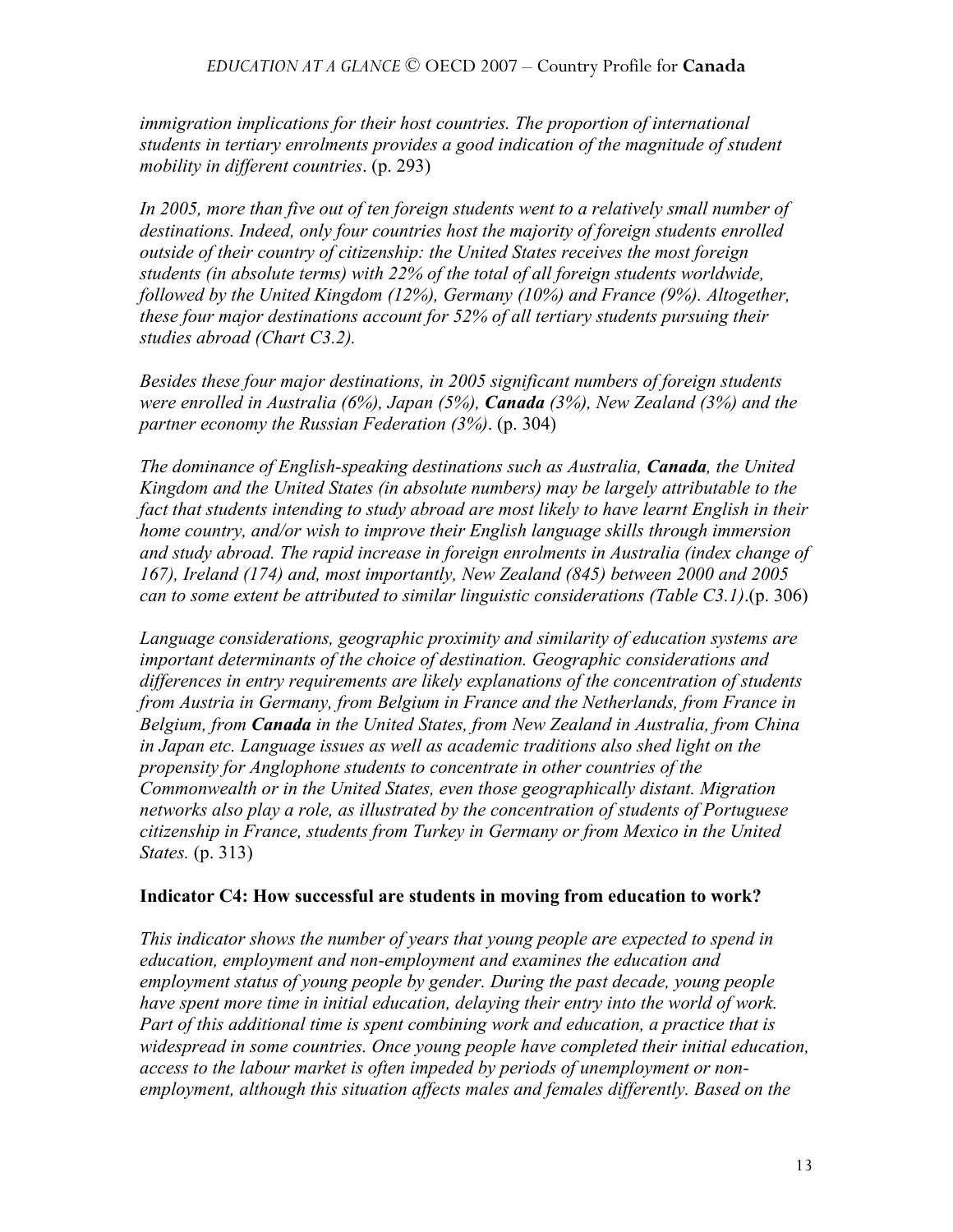*current situation of persons between the ages of 15 and 29, this indicator gives a picture of major trends in the transition from school to work.* (p. 326)

*However, males and females differ very little in terms of the expected number of years in unemployment, even though expected periods of unemployment tend to be marginally longer for males. While the situation is similar for both genders in many countries, females appear to be at a particular advantage in Canada, Germany, Poland, the Slovak Republic and Turkey. Periods of unemployment for females exceed those for males in only three countries: Greece, Portugal and Spain* (Table C4.1a). (p. 329)

*Whereas young males can expect to spend 1.6 years neither in education nor in employment between the ages of 15 and 29, the average figure for females is 2.7 years. In the Czech Republic, Hungary, Mexico, New Zealand, the Slovak Republic and Turkey, there is a much stronger tendency for young females to leave the labour market and to spend time out of the educational system and not working. In some countries – Austria, Belgium, Canada, Denmark, Finland, Iceland, Japan, the Netherlands, Norway and Sweden – young males and young females do not differ by more than half a year in this measure.* (p. 330)

#### **Indicator C5: Do adults participate in training and education at work?**

*This indicator examines the participation of the adult population in non-formal jobrelated education and training by showing the expected number of hours in such education and training. A particular focus of this indicator is the time that a hypothetical individual (facing current conditions in terms of adult learning opportunities at different stages in life) is expected to spend in such education and training over a typical working life (a 40-year period)*. (p. 346)

*There is substantial cross-country variation in participation rates in non-formal jobrelated continuing education and training. In the OECD, four countries – Denmark, Finland, Sweden and the United States – take the lead, with more than 35% of the population between 25 and 64 years of age having participated in some type of nonformal job-related continuing education and training over the previous 12 months. The participation rate is lower than 10% in Greece, Hungary, Italy, the Netherlands, Poland, Portugal and Spain. Between these two extremes, the incidence of participation in education and training varies greatly; for example, the figure is about 11% in the Czech Republic and Ireland, but over twice this rate in Canada and the United Kingdom (Table C5.1a).* (p. 348)

*Canada, Denmark, Finland, Sweden, Switzerland and the United States are notable in the extent to which they achieve relatively high expected hours in non-formal learning across age groups. Denmark and Sweden are exceptional as regards the high number of expected hours in nonformal learning in the oldest age group, with about 140 hours*. (p. 350)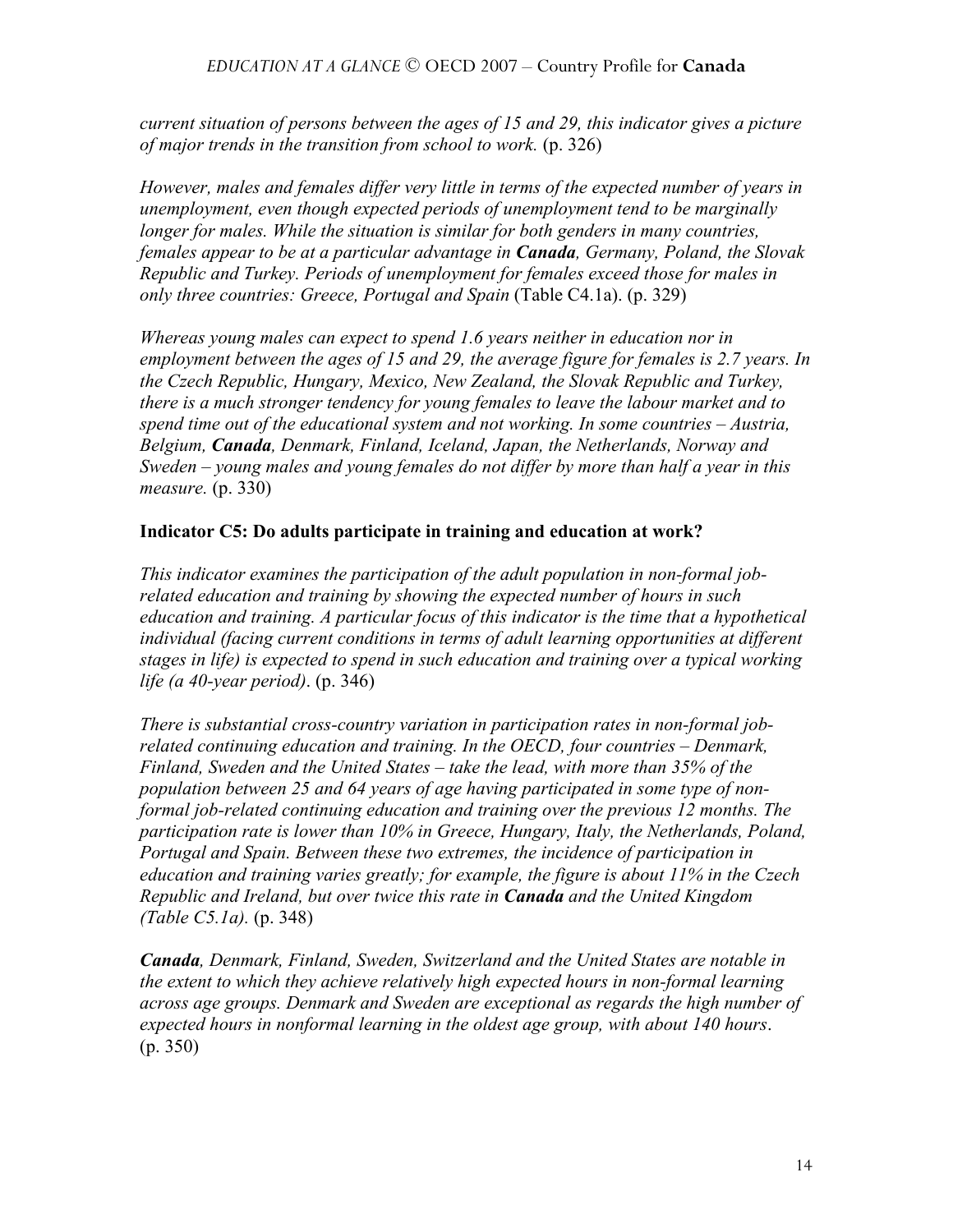# **Chapter D: The learning environment and organisation of schools**

#### **Indicator D1: How much time to students spend in the classroom?**

*This indicator examines the amount of instruction time that students are expected to receive between the ages of 7 and 15. It also discusses the relationship between instruction time and student learning outcomes*. (p. 360)

No data for **Canada** are included in this indicator.

#### **Indicator D2: What is the student-teacher ratio and how big are classes?**

*This indicator examines the number of students per class at the primary and lower secondary levels, and the ratio of students to teaching staff at all levels; it distinguishes between public and private institutions. Class size and student-teacher ratios are much discussed aspects of the education students receive and – along with the total instruction time of students (see Indicator D1), teachers' average working time (see Indicator D4) and the division of teachers' time between teaching and other duties – are among the determinants of the size of the teaching force within countries.* (p. 372)

No data for **Canada** are included in this indicator.

#### **Indicator D3: How much are teachers paid?**

*This indicator shows the starting, mid-career and maximum statutory salaries of teachers in public primary and secondary education, and various additional payments and incentive schemes used in teacher reward systems. It also presents information on aspects of teachers' contractual arrangements. Together with average class size (see Indicator D2) and teachers' working time (see Indicator D4), this indicator presents some key measures of the working lives of teachers. Differences in teachers' salaries, along with other factors such as student to staff ratios (see Indicator D2) provide some explanation for differences in expenditure per student (see Indicator B1).* (p. 384)

No data for **Canada** are included in this indicator.

#### **Indicator D4: How much time do teachers spend teaching?**

*This indicator focuses on the statutory working time of teachers at different levels of education as well as their statutory teaching time. Although working time and teaching time only partly determine the actual workload of teachers, they do give some valuable insights into differences among countries in what is demanded of teachers. Together with teachers' salaries (see Indicator D3) and average class size (see Indicator D2), this indicator presents some key measures of the work lives of teachers*. (p. 402)

No data for **Canada** are included in this indicator.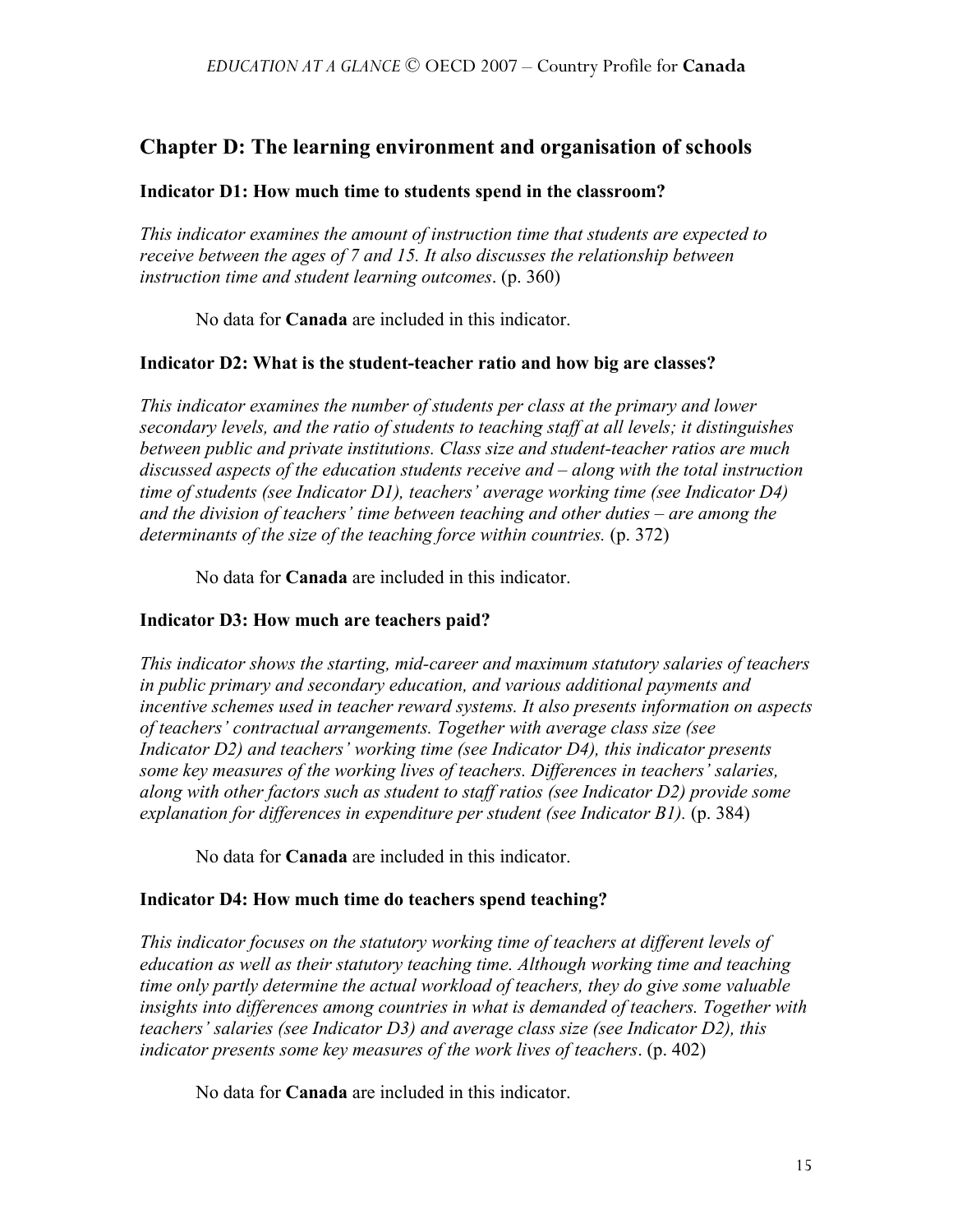#### **Indicator D5: How do education systems monitor school performance?**

*This indicator focuses on the evaluation and accountability arrangements for lower secondary public schools that exist across countries. The focus is upon the collection, use and availability of student and school performance information. This indicator complements the quantitative information relating to teacher salaries and working and teaching time (Indicators D3 and D4), instruction time of students (Indicator D1), and the relationship between number of students and numbers of teachers (Indicator D2) by providing qualitative information on the type and use of particular school accountability and evaluation arrangements*. (p. 412)

No data for **Canada** are included in this indicator.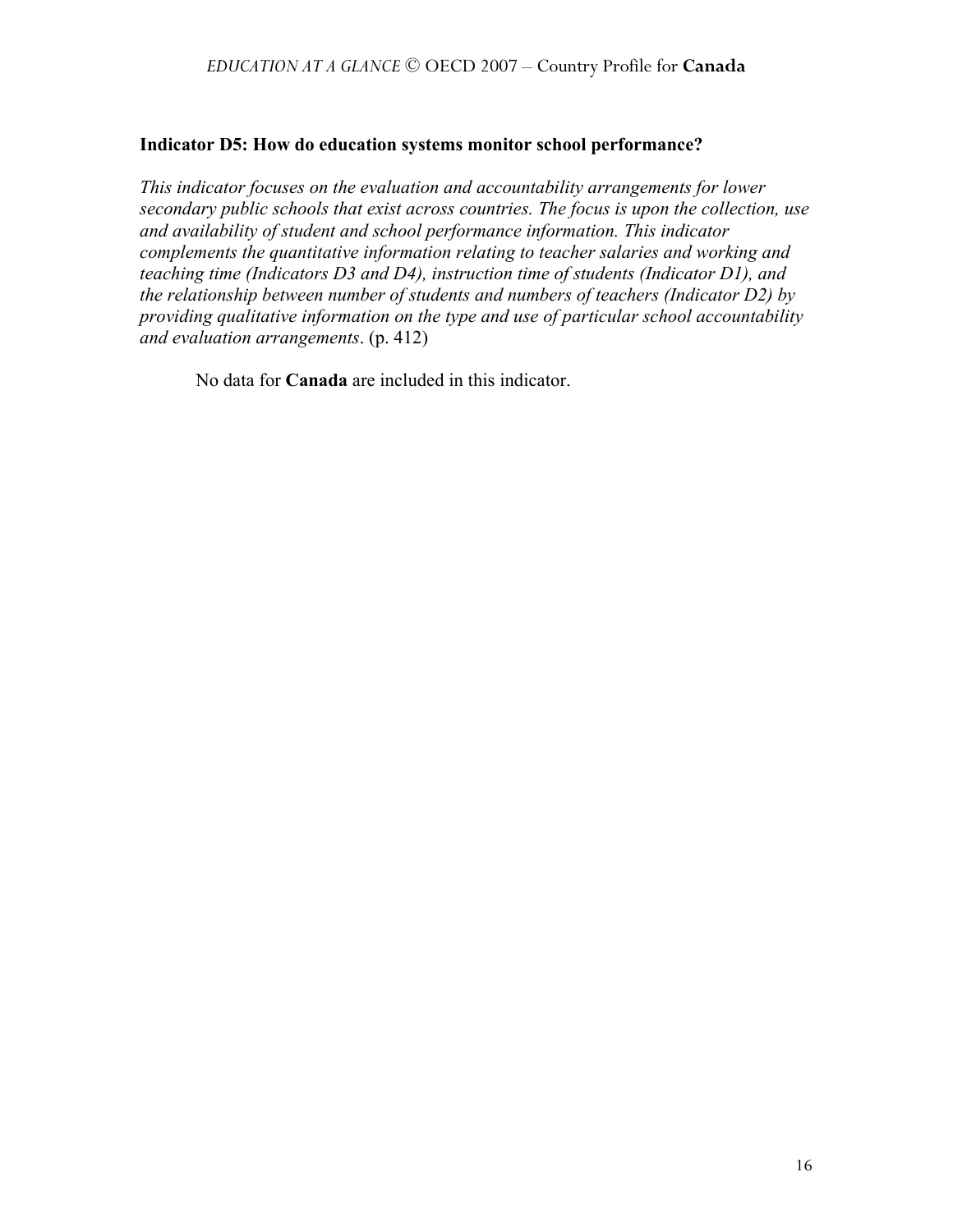# **Background information**

#### *The organising framework*

*Education at a Glance 2007 – OECD Indicators* provides a rich, comparable and up-todate array of indicators that reflect a consensus among professionals on how to measure the current state of education internationally. The indicators provide information on the human and financial resources invested in education, on how education and learning systems operate and evolve, and on the returns to educational investments. The indicators are organised thematically, and each is accompanied by information on the policy context and the interpretation of the data. The education indicators are presented within an organising framework that:

*•* Distinguishes between the actors in education systems: individual learners, instructional settings and learning environments, educational service providers, and the education system as a whole;

*•* Groups the indicators according to whether they speak to learning outcomes for individuals or countries, policy levers or circumstances that shape these outcomes, or to antecedents or constraints that set policy choices into context; and

*•* Identifies the policy issues to which the indicators relate, with three major categories distinguishing between the quality of educational outcomes and educational provision, issues of equity in educational outcomes and educational opportunities, and the adequacy and effectiveness of resource management.

|                                                               | 1. Education and<br>learning outputs<br>and outcomes                                          | 2. Policy levers and<br>contexts shaping<br>educational<br>outcomes | 3. Antecedents or<br>constraints that<br>contextualise<br>policy                     |
|---------------------------------------------------------------|-----------------------------------------------------------------------------------------------|---------------------------------------------------------------------|--------------------------------------------------------------------------------------|
| I. Individual<br>participants in<br>education and<br>learning | <b>1.I</b> The quality and<br>distribution of<br>individual<br>educational<br>outcomes        | 2.I Individual<br>attitudes,<br>engagement and<br>behaviour         | 3.I Background<br>characteristics of the<br>individual learners                      |
| <b>II.</b> Instructional<br>settings                          | <b>1.II</b> The quality of<br>instructional<br>delivery                                       | 2.II Pedagogy and<br>learning practices<br>and classroom<br>climate | <b>3.II</b> Student<br>learning<br>conditions and<br>teacher working<br>conditions   |
| <b>III.</b> Providers of<br>educational<br>services           | <b>1.III</b> The output of<br>educational<br>institutions<br>and institutional<br>performance | 2.III School<br>environment<br>and organisation                     | <b>3.III</b> Characteristics<br>of the service<br>providers and<br>their communities |

The following matrix describes the first two dimensions: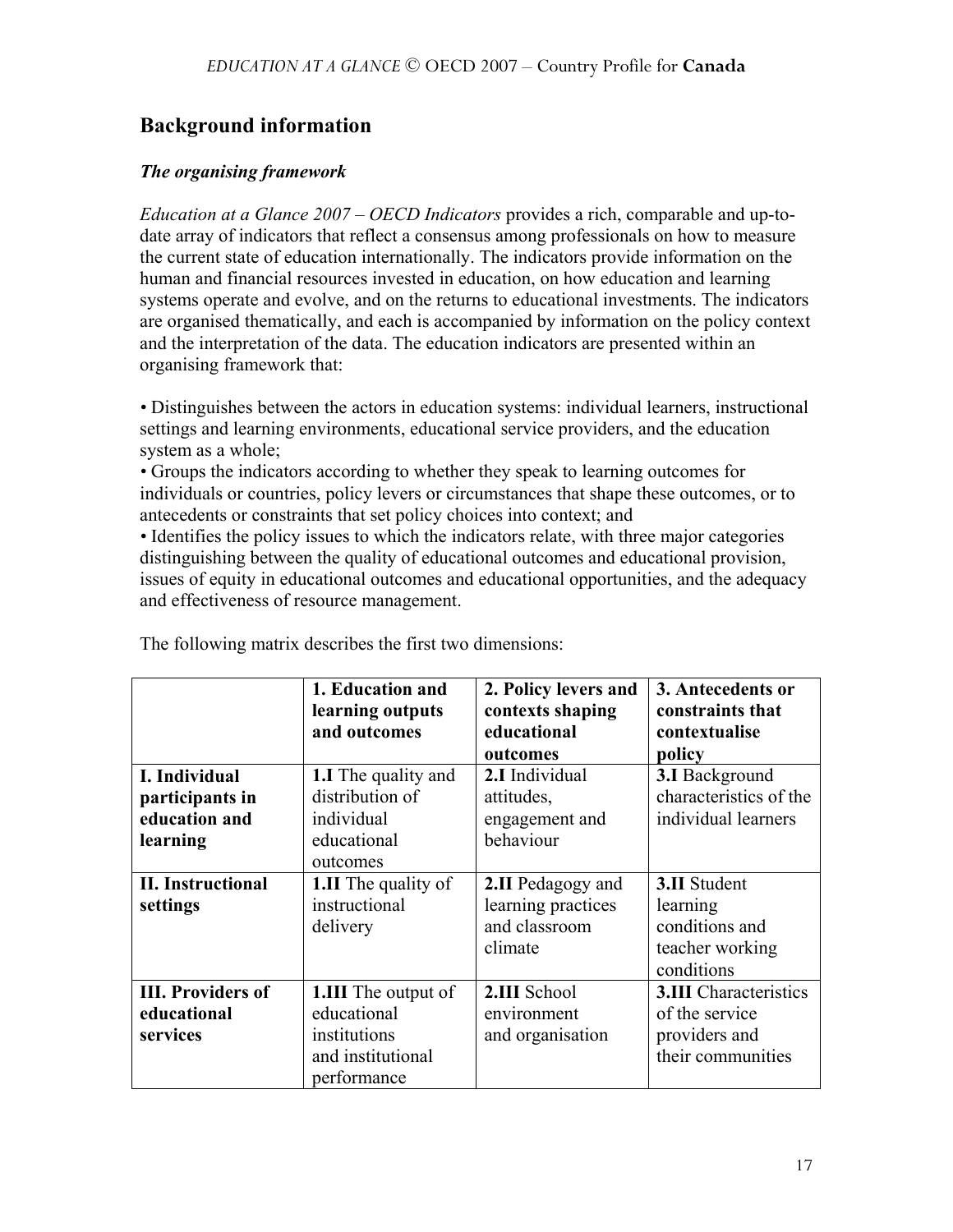| <b>IV.</b> The education | 1.IV The overall   | 2.IV System-wide     | <b>3.IV</b> The national |
|--------------------------|--------------------|----------------------|--------------------------|
| system as a whole        | performance of the | institutional        | educational, social,     |
|                          | education system   | settings,            | economic and             |
|                          |                    | resource allocations | demographic              |
|                          |                    | and policies         | contexts                 |
|                          |                    |                      |                          |

The following sections discuss the matrix dimensions in more detail:

#### *Actors in education systems*

The OECD indicators of education systems programme (INES) seeks to gauge the performance of national education systems as a whole, rather than to compare individual institutional or other sub-national entities. However, there is increasing recognition that many important features of the development, functioning and impact of education systems can only be assessed through an understanding of learning outcomes and their relationships to inputs and processes at the level of individuals and institutions. To account for this, the indicator framework distinguishes between a macro level, two mesolevels and a micro-level of education systems. These relate to:

- The education system as a whole;
- The educational institutions and providers of educational services;
- The instructional setting and the learning environment within the institutions; and
- The individual participants in education and learning.

To some extent, these levels correspond to the entities from which data are being collected but their importance mainly centres on the fact that many features of the education system play out quite differently at different levels of the system, which needs to be taken into account when interpreting the indicators. For example, at the level of students within a classroom, the relationship between student achievement and class size may be negative, if students in small classes benefit from improved contact with teachers. At the class or school level, however, students are often intentionally grouped such that weaker or disadvantaged students are placed in smaller classes so that they receive more individual attention. At the school level, therefore, the observed relationship between class size and student achievement is often positive (suggesting that students in larger classes perform better than students in smaller classes). At higher aggregated levels of education systems, the relationship between student achievement and class size is further confounded, *e.g.* by the socio-economic intake of schools or by factors relating to the learning culture in different countries. Past analyses which have relied on macro-level data alone have therefore sometimes led to misleading conclusions.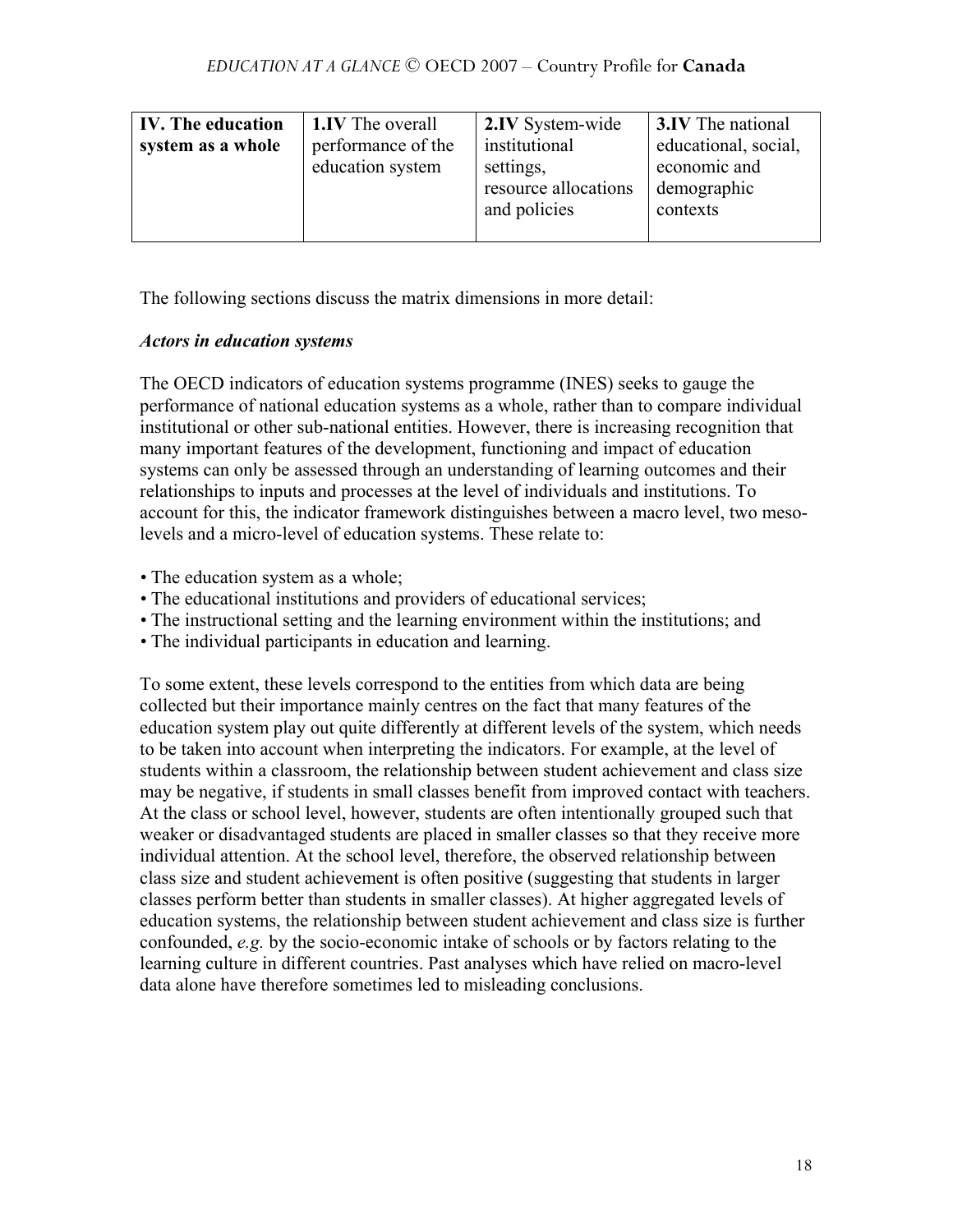#### *Outcomes, policy levers and antecedents*

The second dimension in the organising framework further groups the indicators at each of the above levels:

*•* Indicators on observed outputs of education systems, as well as indicators related to the impact of knowledge and skills for individuals, societies and economies, are grouped under the subheading *output and outcomes of education and learning;*

*•* The sub-heading *policy levers and contexts* groups activities seeking information on the policy levers or circumstances which shape the outputs and outcomes at each level; and *•* These policy levers and contexts typically have *antecedents* – factors that define or constrain policy.

These are represented by the sub-heading *antecedents and constraints*. It should be noted that the antecedents or constraints are usually specific for a given level of the education system and that antecedents at a lower level of the system may well be policy levers at a higher level. For teachers and students in a school, for example, teacher qualifications are a given constraint while, at the level of the education system, professional development of teachers is a key policy lever.

#### *Policy issues*

Each of the resulting cells in the framework can then be used to address a variety of issues from different policy perspectives. For the purpose of this framework, policy perspectives are grouped into three classes which constitute the third dimension in the organising framework for INES:

- Quality of educational outcomes and educational provision;
- Equality of educational outcomes and equity in educational opportunities; and
- Adequacy, effectiveness and efficiency of resource management.

In addition to the dimensions mentioned above, the time perspective as an additional dimension in the framework, allows dynamic aspects in the development of education systems to be modelled also.

The indicators that are published in *Education at a Glance 2007* fit within this framework, though often they speak to more than one cell.

Most of the indicators in **Chapter A** *The output of educational institutions and impact of learning* relate to the first column of the matrix describing outputs and outcomes of education. Even so, indicators in **Chapter A** measuring educational attainment for different generations, for instance, not only provide a measure of the output of the educational system, but also provide context for current educational policies, helping to shape polices on, for example, lifelong learning.